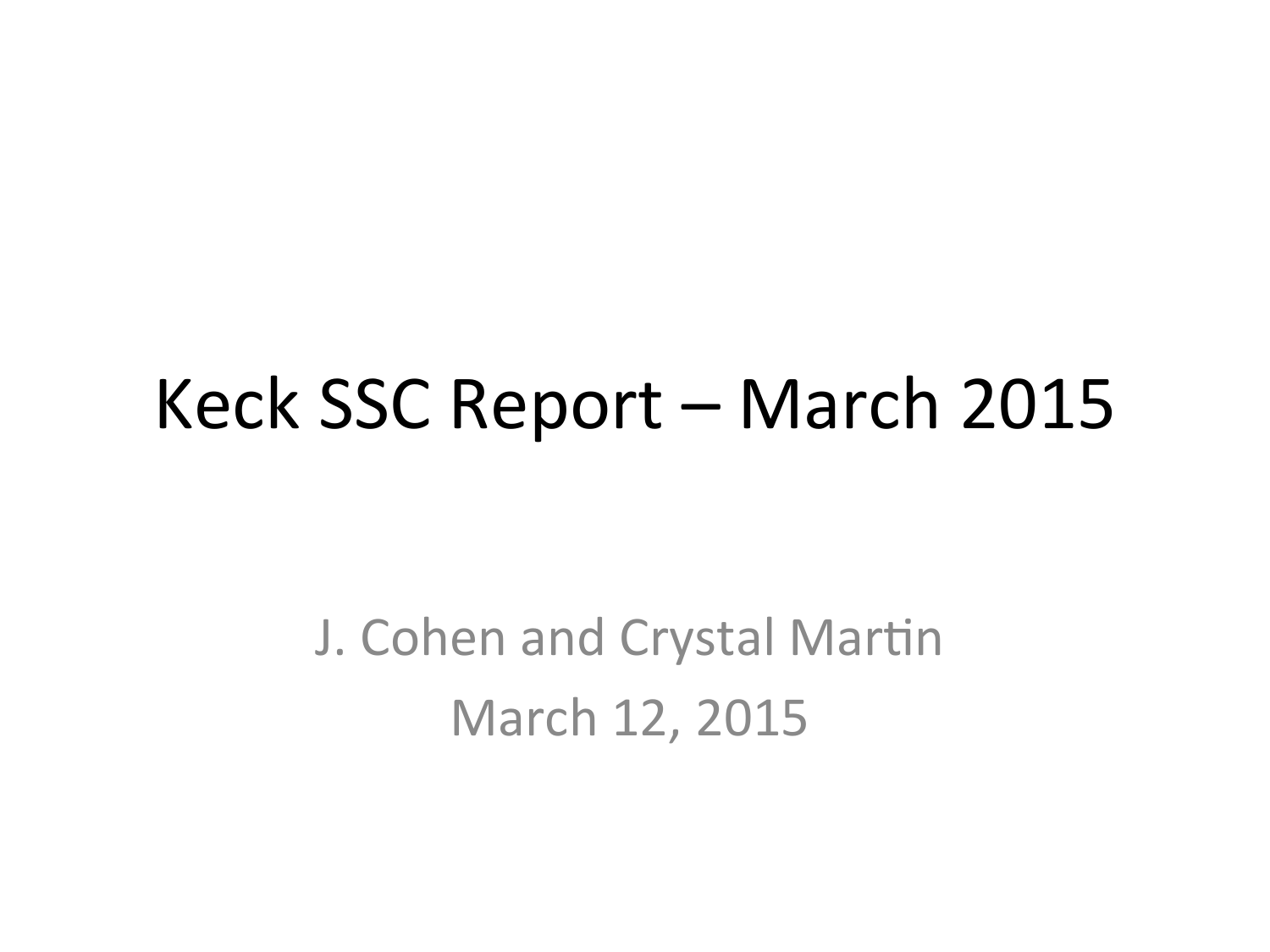#### Thank You !!

- Three senior observing support staff left or retired, and each played a critical long term role in Science operations. We thank them all for their many years of devoted service to the Keck Observatory and the community of Keck users.
	- $-$  Barbara Schaefer retired --> Carolyn Jordan
	- Bob Goodrich leaving for GMTO
	- Greg Wirth moved to NEON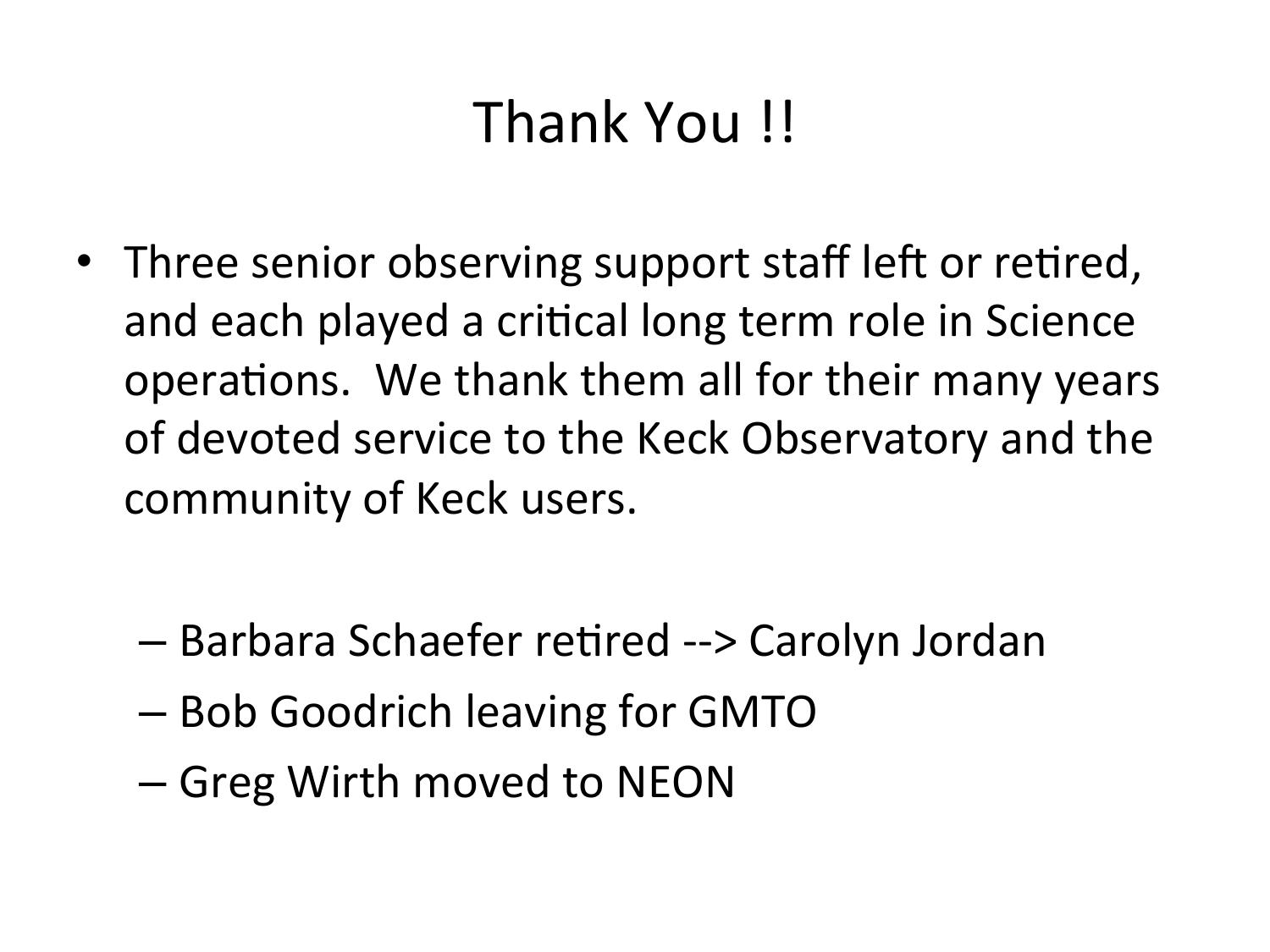# **Observatory Report**

- Strategic planning task forces being set up for:
	- $-$  NASA relationship esp. apropos strategic science goals (i.e. exoplanets) and missions such as JWST, TESS, WFIRST, and various planetary science missions
	- Keck/JWST synergy
	- Keck in the era of TMT
	- $-$  Time domain science leading up to LSST era
	- $-$  Evolutionary paths for AO and AO-assisted spectrographs
- Review of publications statistics.
- Archive could be more productive if data reduction pipelines were in better shape and more generally available
- Chief scientist recruitment underway with 6 candidates. Hope to make offer in April.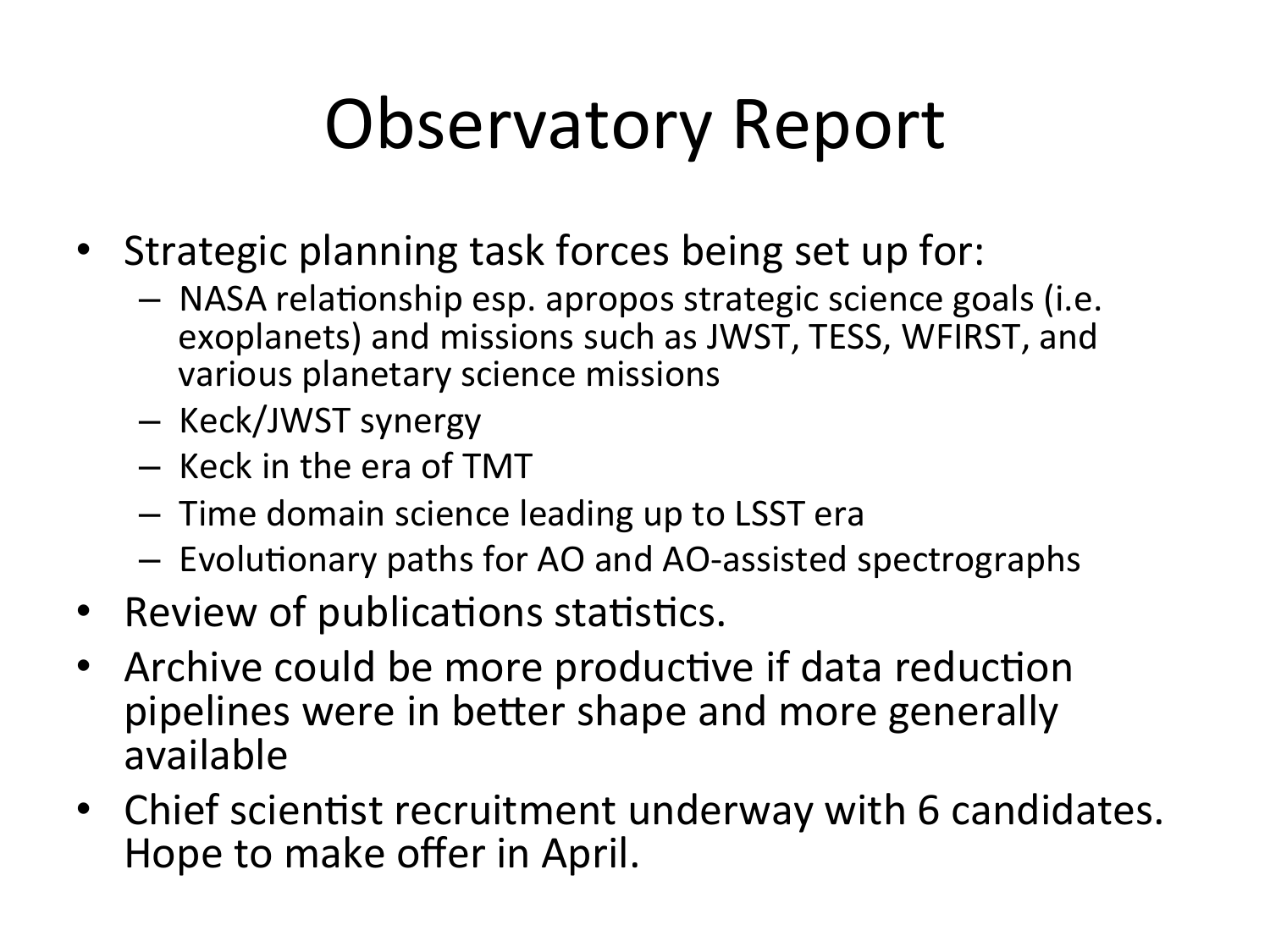# Segment Repair

- On schedule
- Good progress on establishing tooling, first production assembly run, tests of bonding strength, etc.
- Permitting underway for new building for other production lines. Potential for 2-3 months of delay
- Dry runs of all processes leading to Pathfinder Readiness Review in early June 2015
- SSC impressed with the progress and careful attention to detail.
- The safe and efficient industrialization of this process remains a great challenge for the observatory and will require continued vigilance by WMKO management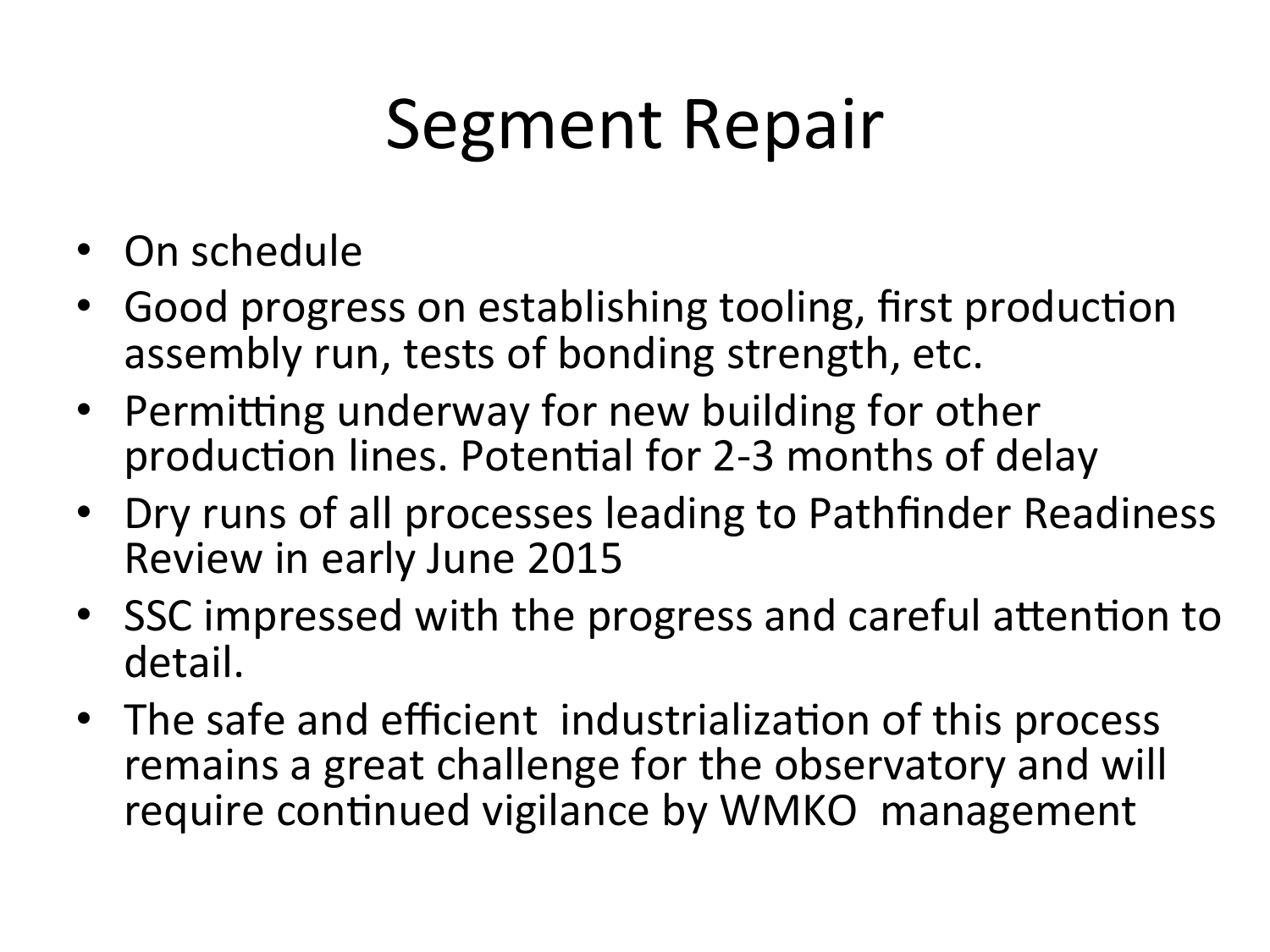### Proposals and Projects - 1

- NIRSPEC upgrade submitted as NSF/MRI proposal. Notification expected  $\sim$  June 2015.
	- $-$  New science detector, slit viewing camera optics and camera, electronics and software, improved grating stability
	- Sets stage for PRV upgrade.
	- $-$  Must maintain ability for K-band guider imaging while taking L/M band spectra.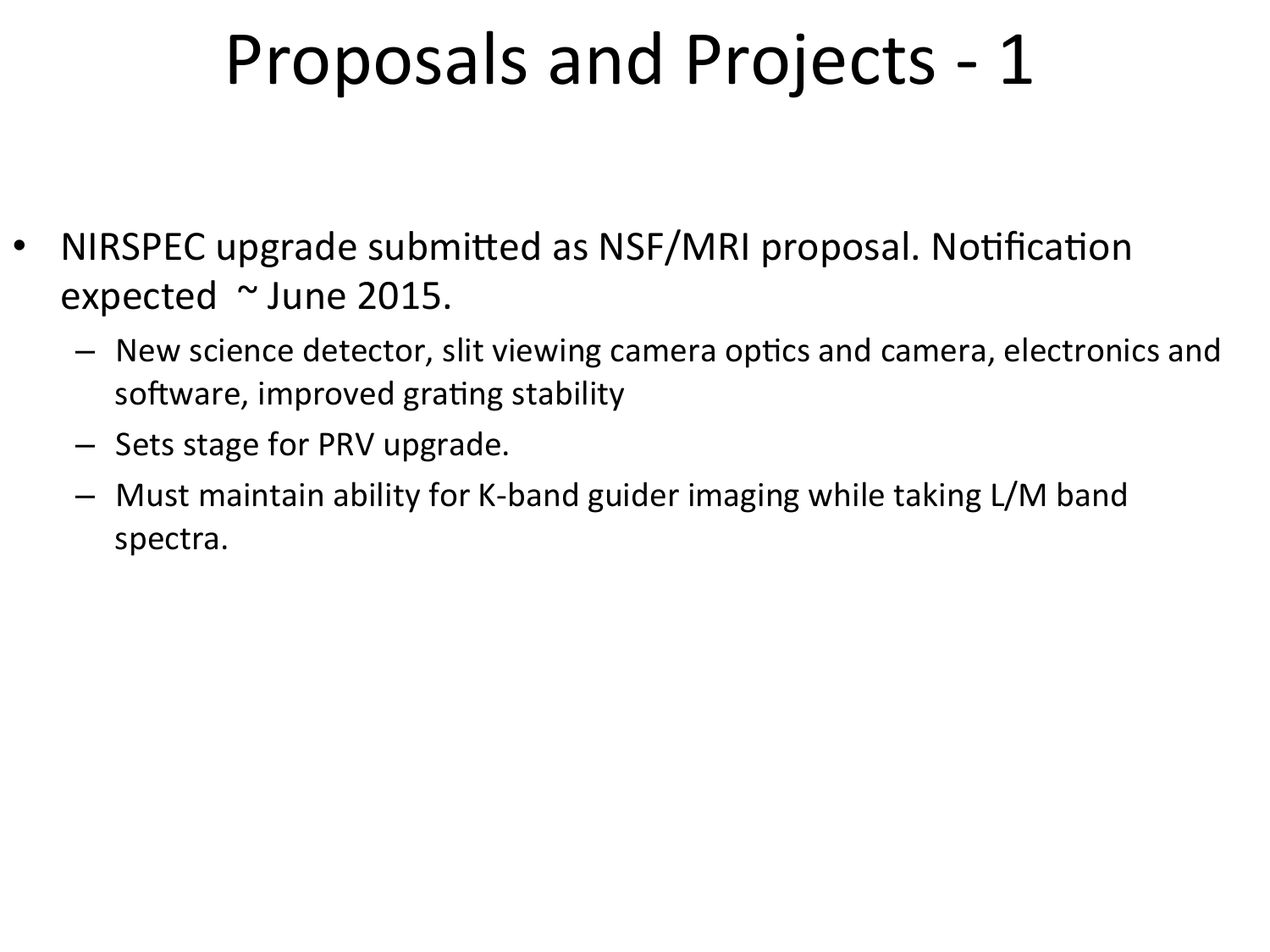# Proposals and Projects - 2

- KCWI-B integration and testing underway; on track for delivery to Mauna Kea by Sep. 2015 with first light end of November. Possibly ready for shared risk observing during 2016A.
	- $-$  Purchasing additional gratings for maximum scientific utility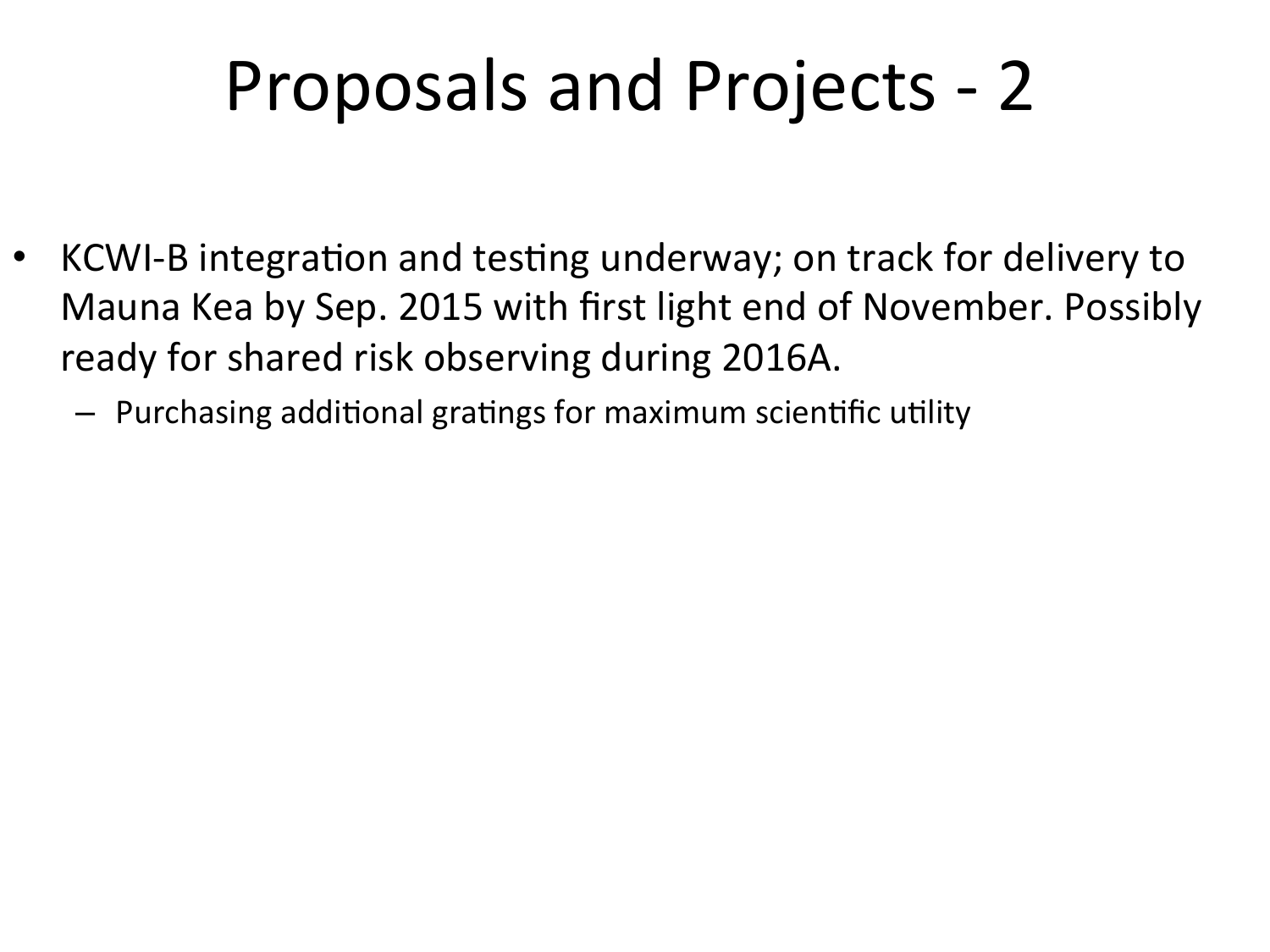# Proposals and Projects

- NIRES first of 3 cool downs successful
	- $-$  Subsequent cool downs to refine focus.
	- Software development underway
	- Commissioning planned in late April / May
	- $-$  Available in 2015B for shared risk
- Deployable Tertiary project addressing PDR recommendations. Looking for additional labor support to increase contingency to 20%. Detailed design review in January 2016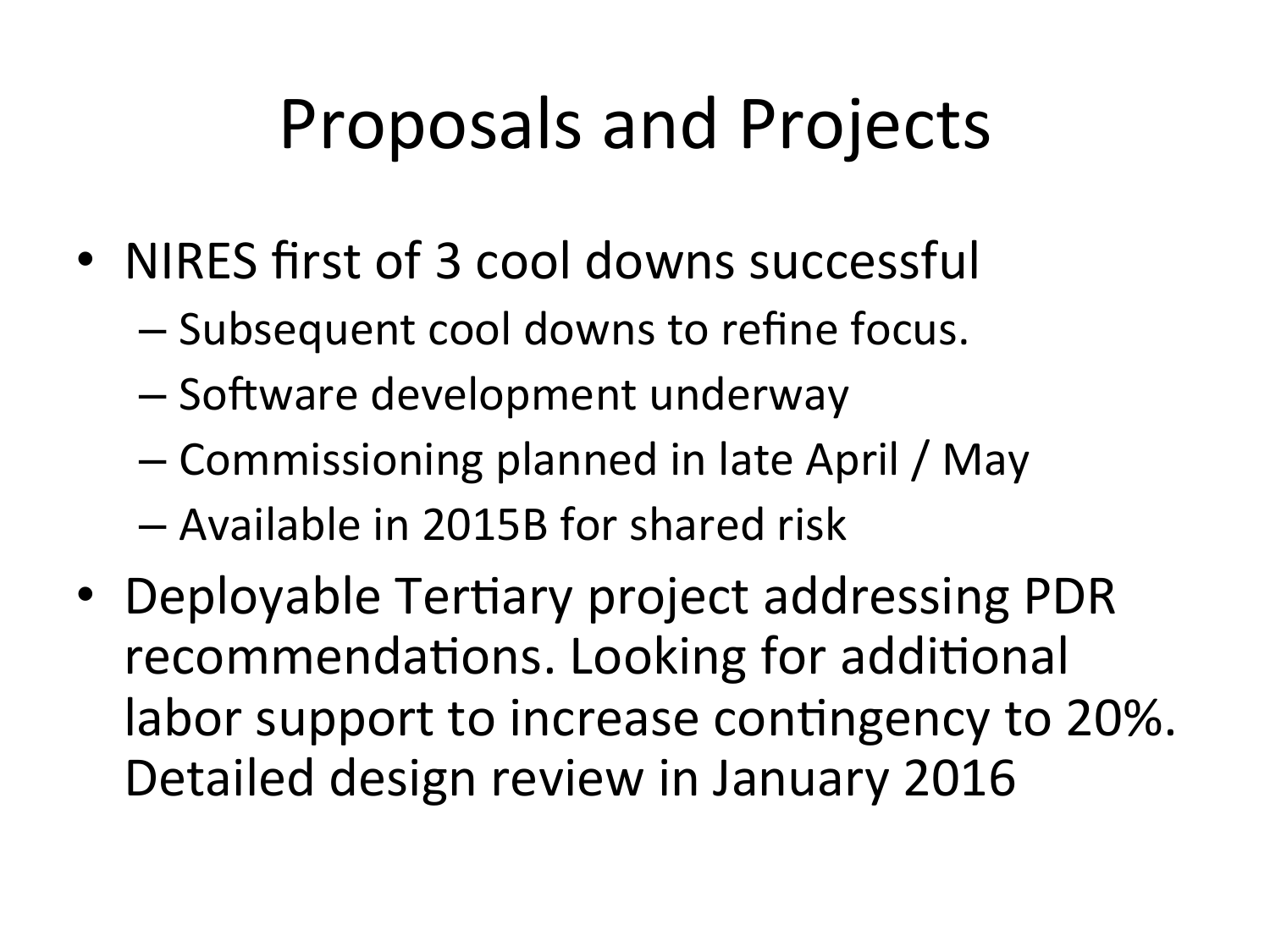## Proposals and Projects

- TCSU on track with 2 months schedule slip but budget OK. Keck 1 handover planned for March 2016. Pointing goal of 2" rms in sight. Presently 2.4" improved from 6.5".
- Segment Warping effort to reduce surface errors to < 30nm.
	- $-$  Modern s/w package (Matlab) replaces original package. Identified bug in old code which could lead to significant improvements:  $60\rightarrow30$  nm
	- $-$  Collaborating with TMT
	- $-$  On sky testing planned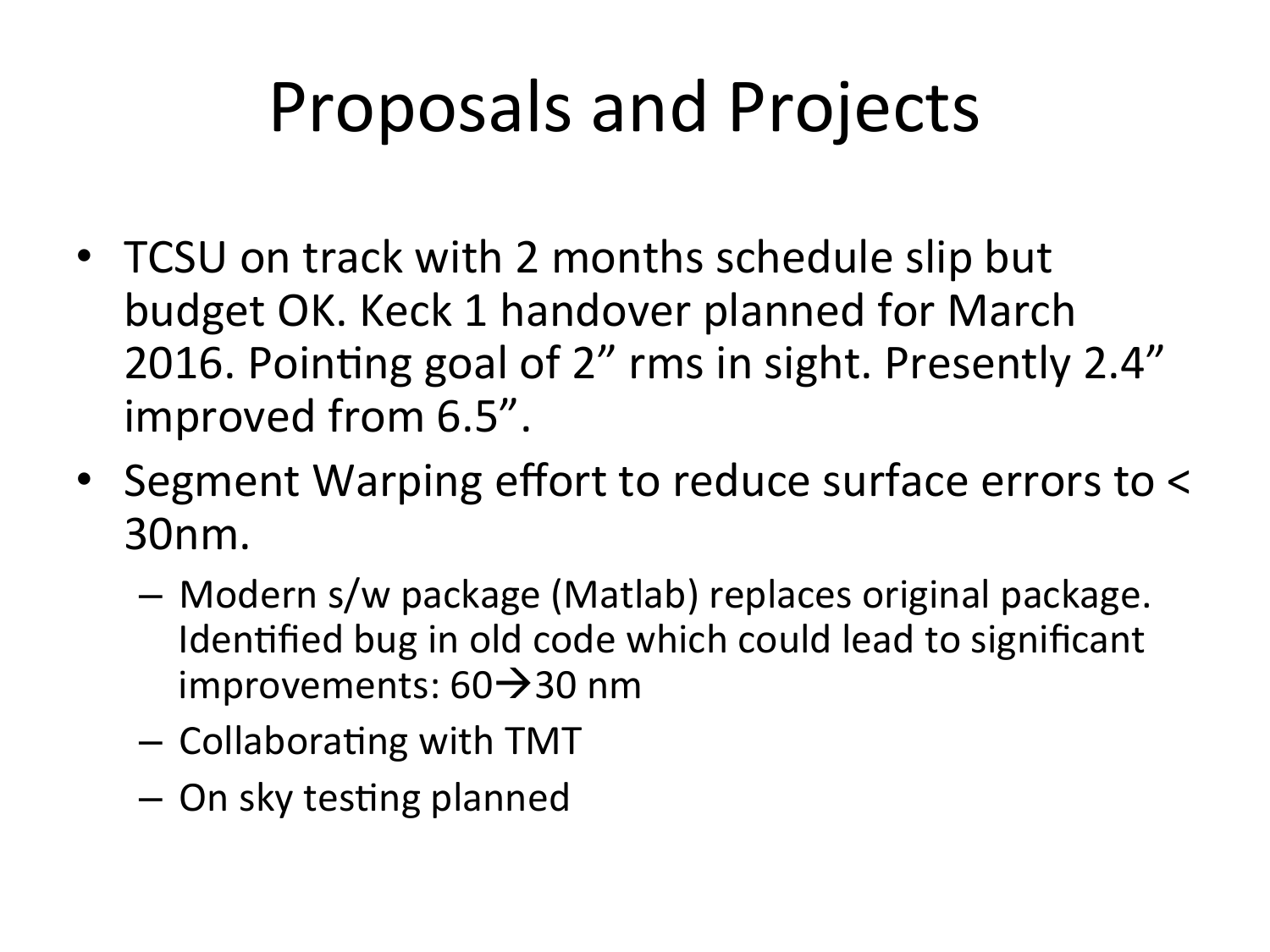# Principles in Developing 5 yr plan

- Maintain operations level
- Fully fund mirror segment repair
- Complete ongoing infrastructure and instrument programs
- Develop long range plan
- Implement cost savings program
- Mitigate risk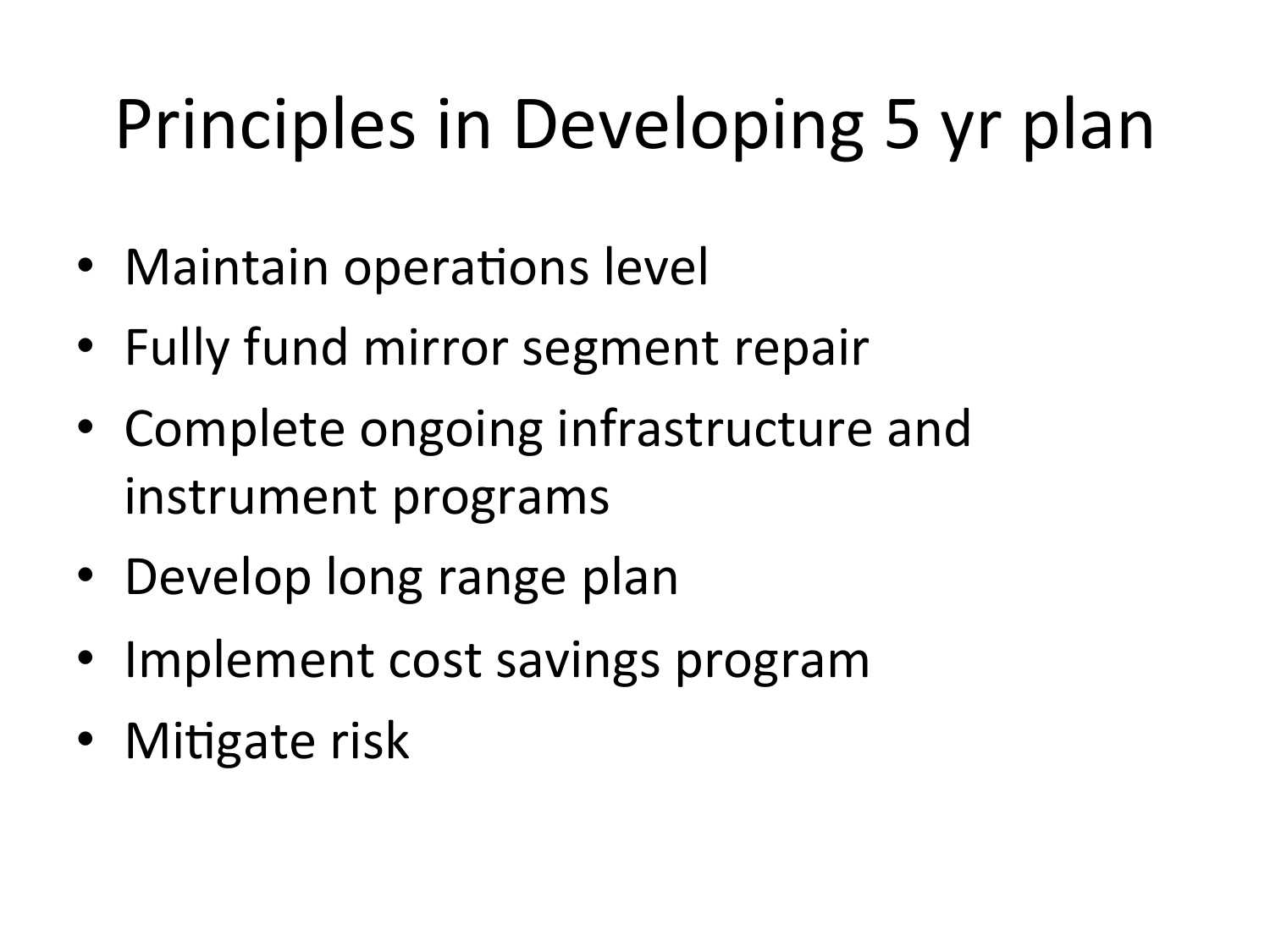#### Implementing Time Domain Astronomy

- As part of NSF funding proposal for K1DM3, WMKO committed to a 3-year staged plan to implement TDA observing capability.
- ToO observing: UCO and COO Directors have agreed to implement in 2015-B.
	- ToO policy approved by SSC at this meeting.
	- $-1$  hour/night max, no instrument changes initially
- Cadence observing: UC, UH and NASA interested in collaborating on this, beginning informally in 2015-B. Caltech not ready to participate yet.
	- $-$  WMKO will now accept "unmatched" partial night Cadence programs from TACs and will work to optimize the schedule.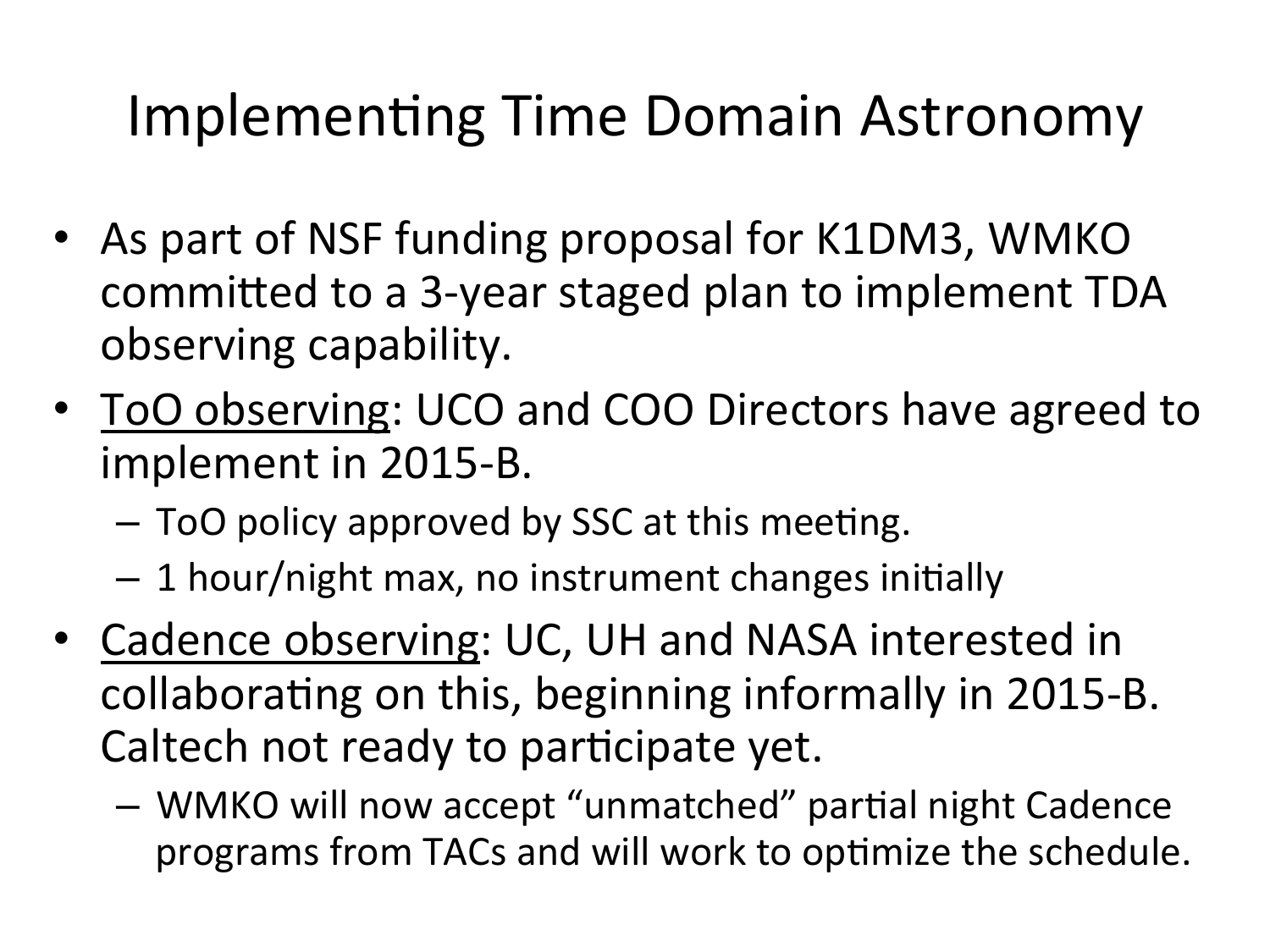#### Implementing Time Domain: Details

• The appended document is an initial version discussed at the SSC meeting. This document was subsequently slightly modified in some details after additional discussion between the COO and UCO directors with input from the time domain working group.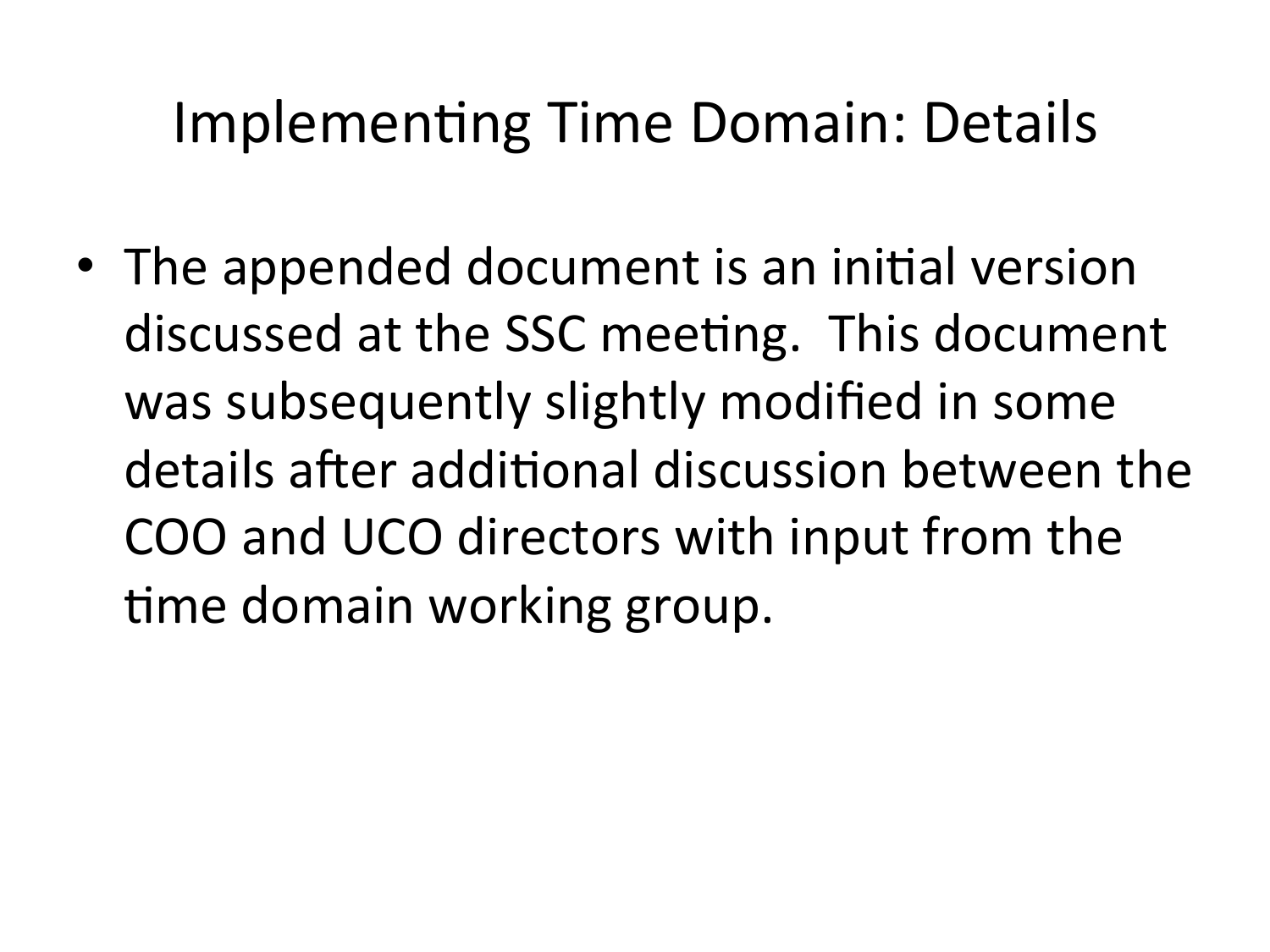#### Framework for ToO on Keck: 2015B and beyond

A UC-Caltech partnership program for TOO on Keck for 2015B (and beyond) 

----------------------

Preamble:

An integral part of the Keck 1 Deployable Tertiary Mirror project (K1DM3) the CARA Board agreed to implement several modes of observing and applicable -across- the partnership. A summary of what we signed up is provided below:

"In Year 1, UC and Caltech would integrate their existing ToO programs and WMKO would enable ToO observations with any of the mounted instruments on K1. Cadence programs would be approved by each institution and scheduled by WMKO (1 program per night, restricted to the first-half).

In Year 2, the ToO program would expand to all WMKO partners including UH and NASA. Designating officials would resolve competing proposals and ToO programs would be executed on a first-to request basis on any given night. Cadence programs would be scheduled during any time of the night and may involve multiple institutions.

Finally, in Year 3 WMKO would invite additional institutions into the ToO program (e.g. NSF with a TSIP-like program) as desired and feasible. Back-up programs (i.e. foul weather) would be organized and executed within each partner institution (one instrument change, no going back)."

Currently, UC, UH and NASA have their own cadence program (some which are formal and approved by the TAC and some which are informal). These three partners have agreed to confer and begin the process of merging their cadence program potentially starting 2015B and certainly by 2016A. Caltech will offer a cadence program in 2016A and join the other partners in cadence by 2016B.

UC and Caltech and have agreed to start a joint TOO program starting in 2015B. Currently, UC and Caltech have their own TOO programs. These programs have been in effect for the past many years. So there is considerable experience in both institutions for this mode of observing. The proposed "joint" program is an "add on" to the existing programs at UC and Caltech.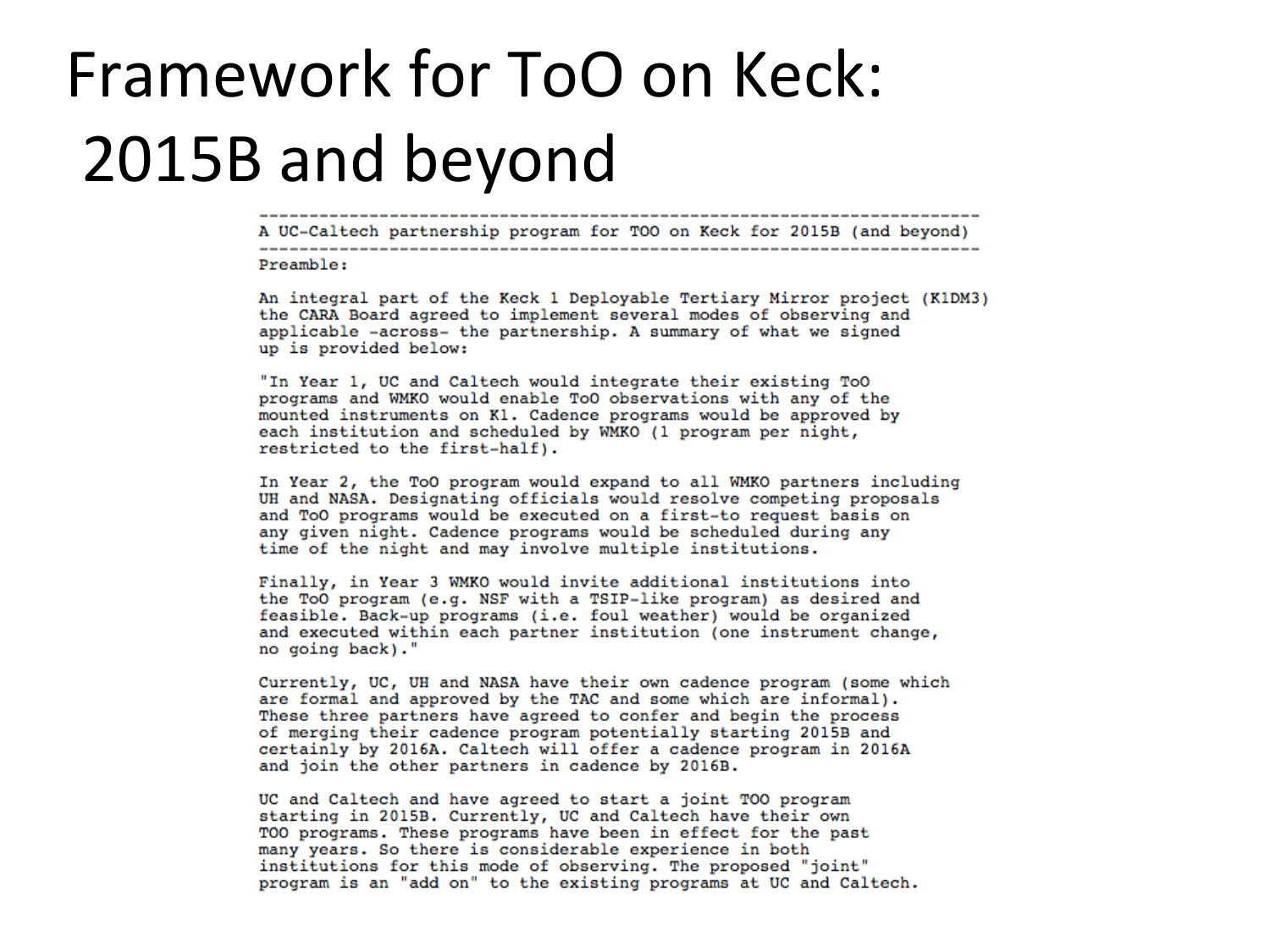The rules below are a balance between classical observing and the growing needs of time domain astornomy. The rules also aim to be equitable and fair to all participating partners. Sharing of resources lead to better returns for the Observatory as a whole (which is the primary motivation of the K1DM3 project) but as experience has shown it can also lead to friction and dispute. The rules are meant to reduce friction by absolute transparency, and encourage collaboration when possible. Since in the long run the proposed program will include other partners the final arbitration (in case of disputes) will be the Chief Scientist (this newly created position is expected to filled in shortly).

Until the K1DM3 is commissioned TOO PIs cannot request a change of instruments. We also place a limit of no more than one interrupt per night per telescope.

- 1. UC or Caltech researchers can propose to their own TACs for "Partnership TOO" observations on Keck 1 and/or Keck 2.
- 2. Each TAC will judge the proposals sent to their committees. Each TAC can choose to forward up to 6 triggers to the "Partnership TOO" program.
- 3. The partnership program recognizes that there may be similar requests from UC and Caltech. In the interests of collegiality the "selecting" officials (UCO and COO Directors, in this instance) will exchange the summaries of the successful TOO programs.
- 4. Approved TOO PI should call and email Observing PI. In order to avoid "race" conditions requests made within 2 hours are considered to be simultaneous. In such cases both parties will have access to the data. Otherwise it is first-come, first served.
- 5. The maximum interruption is 1-hour wall clock. This includes required night time calibration and restoring back the instrument mode.
- 6. The Observing PI will make "best efforts" to accommodate the request by TOO PI. The Observing PI can be reasonably expected to complete their on-going observations (e.g. multi-slit sequence, attend to time-critical planetary observation, limited visibility of the prime target of the classical night time PI's program).
- 7. It is the responsibility of the TOO team to use their hour wisely (a possible suggestion: work with the observing PI to maximize the allocated 1 hour).
- 8. WMKO will set up an account system to keep track of executed TOO triggers. Upon the completion of the TOO obserations the OA will complete a short form (TOO PI name, program, start and of TOO program). A formal report is sent by the Observing PI (in particular explaining potential delay in fulfuling the request, if any) too@keck.hawaii.edu. Likewise the PI of the TOO program is also expected to send her/his own report (quality of data, feedback) also to too@keck.hawaii.edu.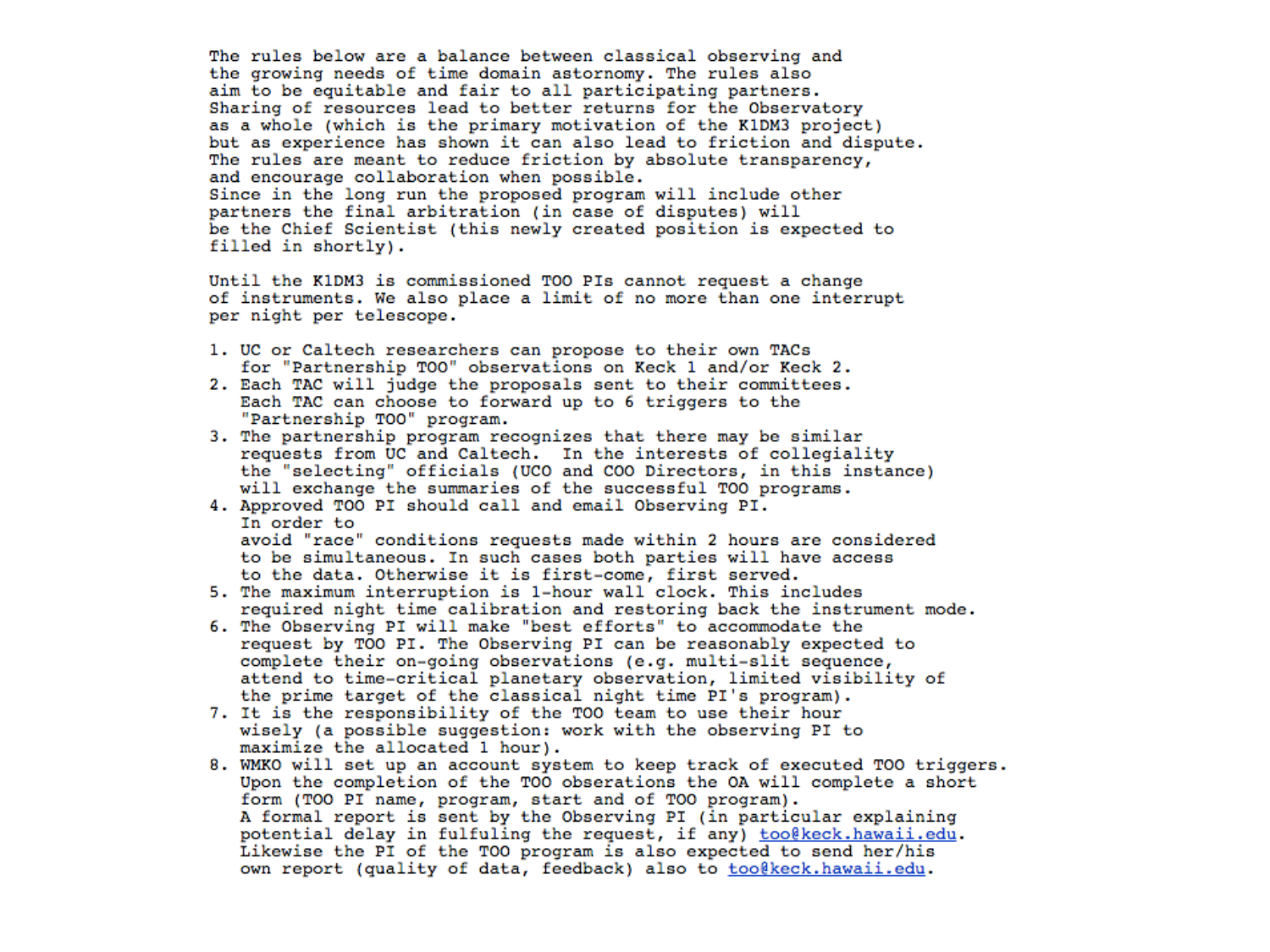WMKO will report on the usage of the joint TOO program at first SSC meeting following the end of each semester. The spirt of this program requires that there should not be peristent imbalances of usage. Should such imbalances arise then the number of TOO triggers

will have to readjusted.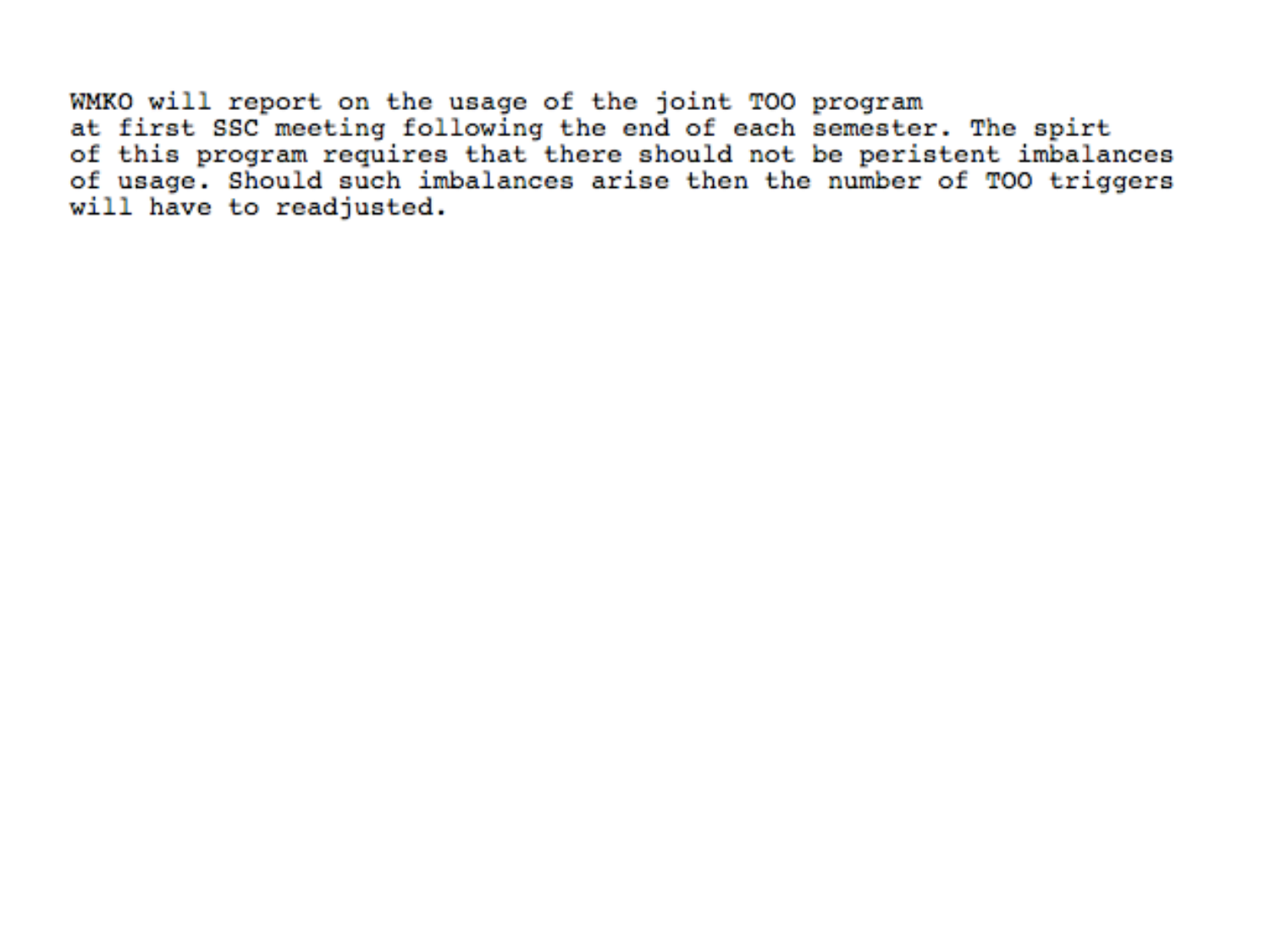# KCWI-B

- Good technical progress, new bench received, now in I&T phase, dewar integrated
- Major technical issues: AR coat on  $\text{CaF}_2$  lens 5, failed adhesion test 2x, IFU slicer requires realignment, silver coating still problematic
- Current schedule: delivery to Keck Sep 2015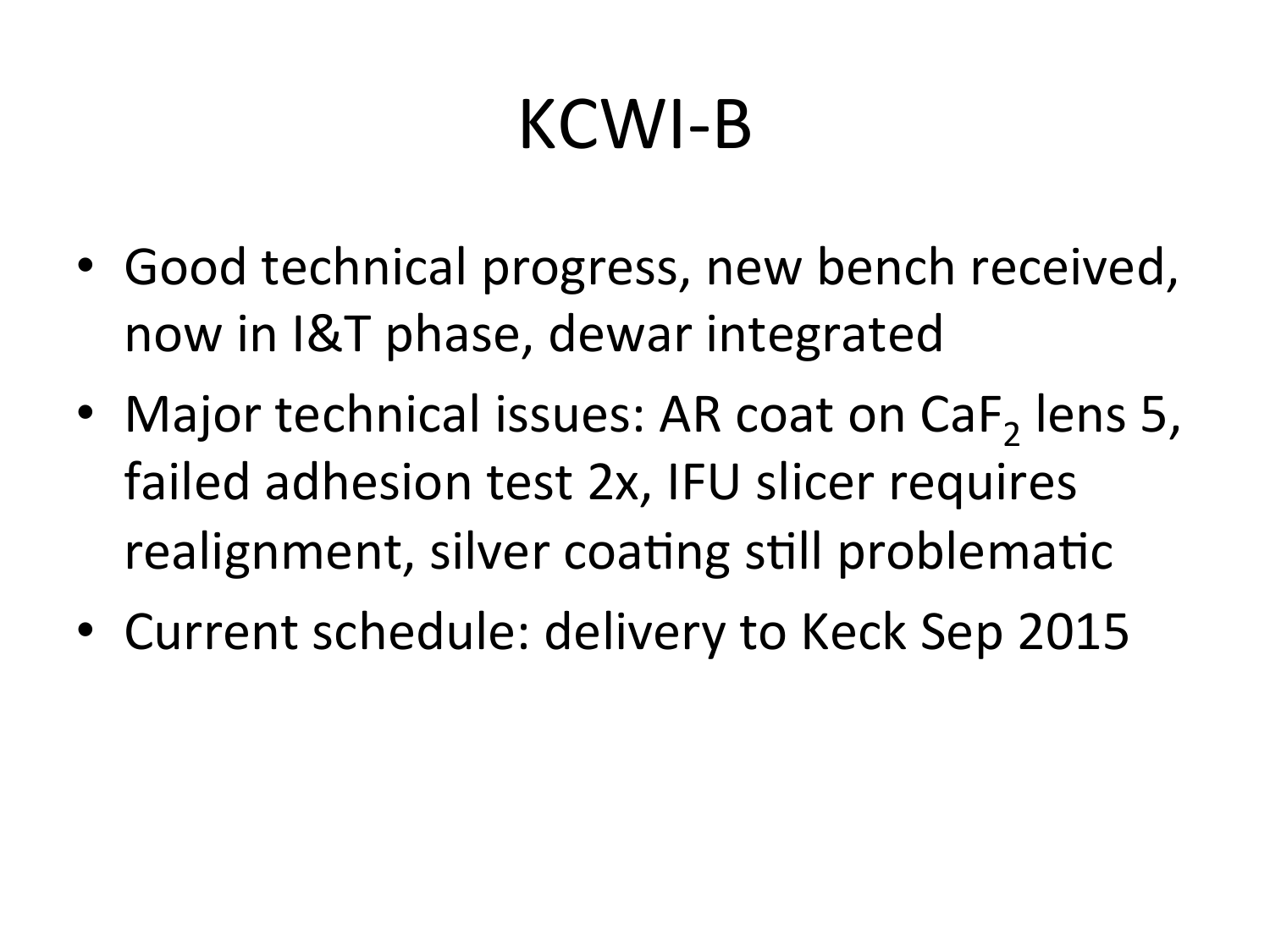### KCWI-R

- KCWI-R is delayed as same team is working on finishing KCWI-B, project KCWI-R first light 3/2018
- Steps being taken to purchase long lead time items, CCDs and red camera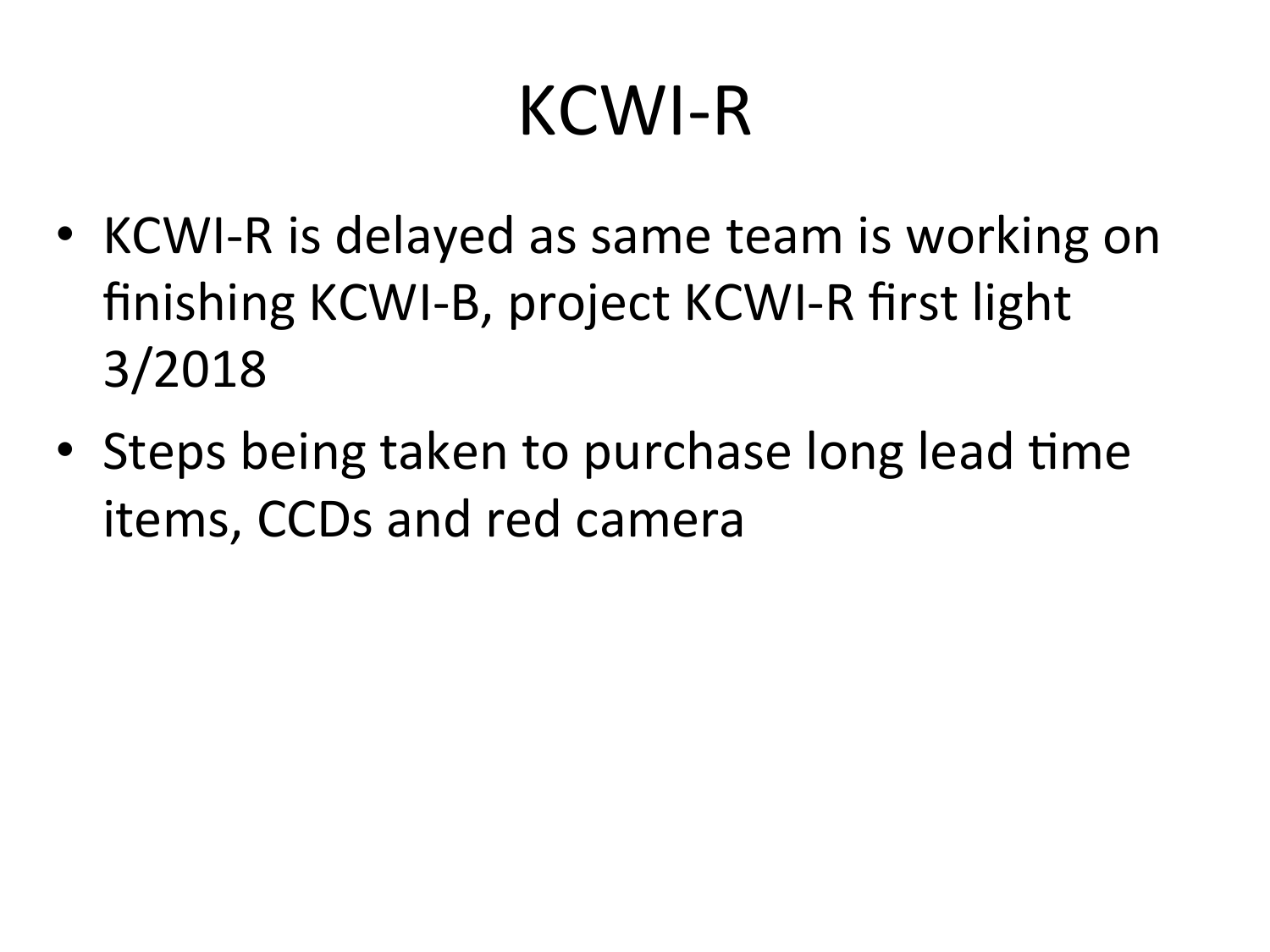# Keck-1 Deployable Tertiary Mirror ("KIDM3")

- NSF/MRI + internal UCSC/WMKO funds to enable rapid instrument switches.
- Project is generally making good progress, with a slight schedule slip ( $\sim$ 3 months) relative to start in Oct 2013. Updated milestones:
	- On-telescope prototype test: Sept 2015
	- Detailed design review: Jan 2016
	- Pre-ship review: Sept 2016
	- Commissioning: Nov 2016
- Team working on results from PDR (Nov 2014)
	- $-$  Done: detailed thermal analysis
	- $-$  In progress: better risk mitigation plan and I&T schedule
	- $-$  TBD: larger contingency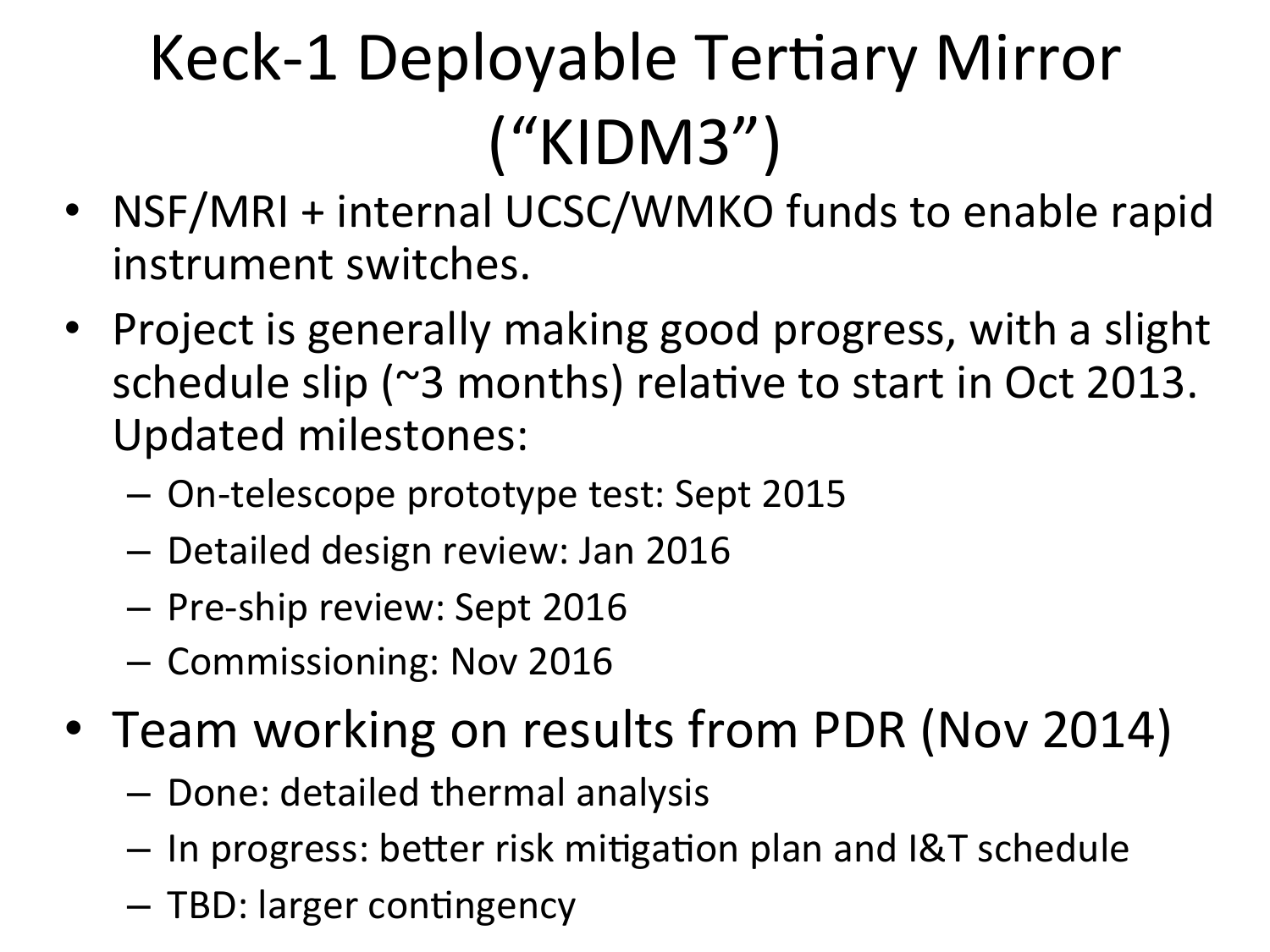# SHREK

Overall SHREK team is focusing efforts on issues raised by SSC team visit report

- Error budget progress
	- $-$  Wavelength calibration using Th of 0.2 m/s in a single exposure (Th-Ar exposures before during and after maps systematic drifts)
		- Stabilized etalon and laser comb also being explored
	- $-$  Double fiber scrambler testing in image and pupil planes. Need quantitative measurement of input vs output. Need to achieve  $10^{-4}$  uniformity. Penn State tests of scrambler achieves  $< 10^{-4}$ .
	- $-$  Mechanical tolerances for optics established (all 6 degrees of freedom per component)
	- $-$  Goal of 0.3 m/s can tolerate long term 1 m/s drifts by using Th-Ar calibration before, during, and after observation
		- Mechanical motions must be linear over that period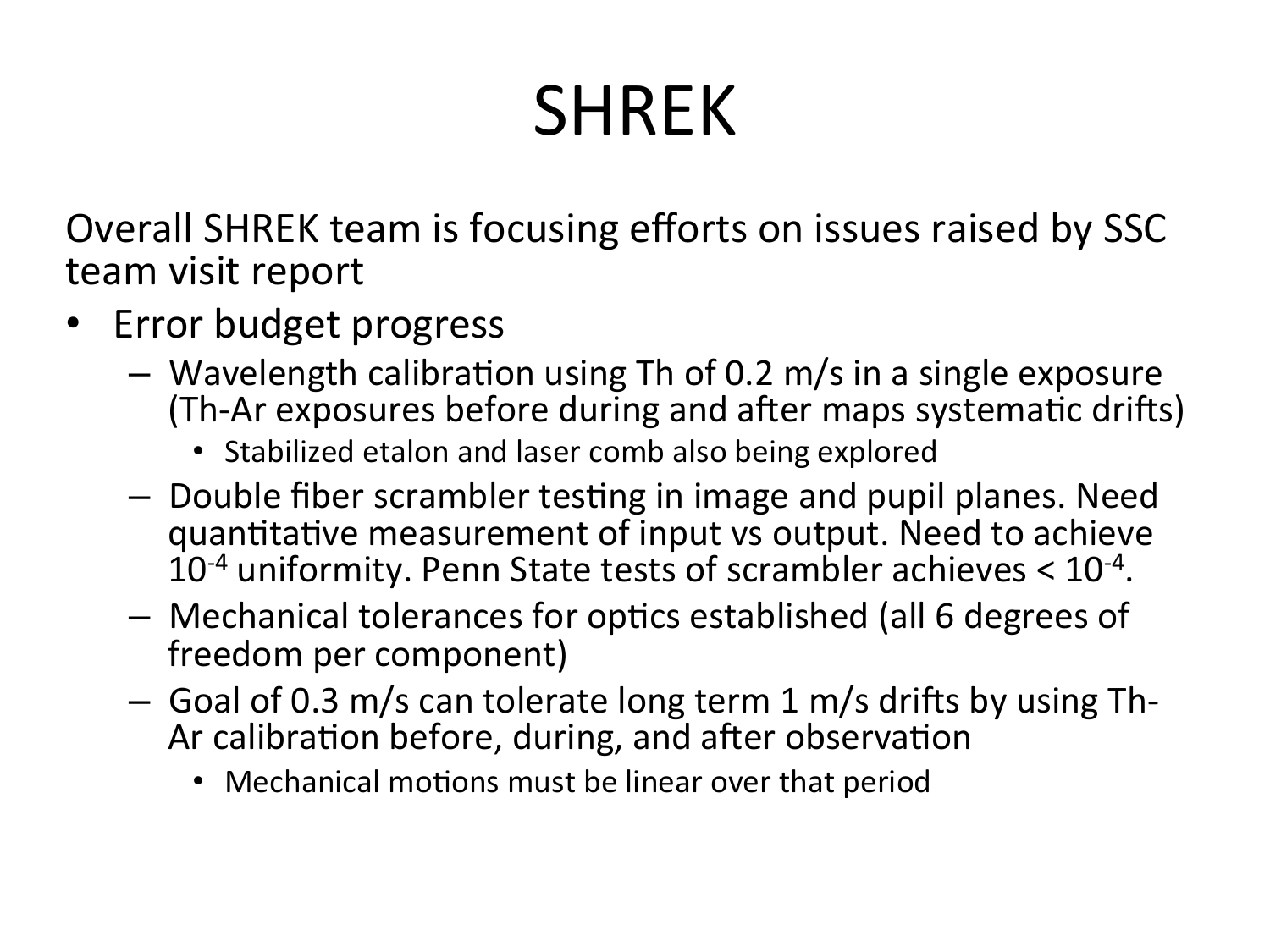# SHREK

- Additional progress
	- Green Camera (445-590nm) functional design complete (3-4 µm rms spots). Clear diameters and glasses approved by Winlight
	- $-$  Explored installation access to the beam combining room
		- Annex port is suitable for installation
		- Environmental survey of temperature, pressure, and vibration in beam combing room underway
- Next steps
	- $-$  Hire mechanical engineer for mechanical analysis of steel bench, supports, and vacuum system
	- $-$  ROM costs from vendors
	- $-$  SDR in July. Committee charges being established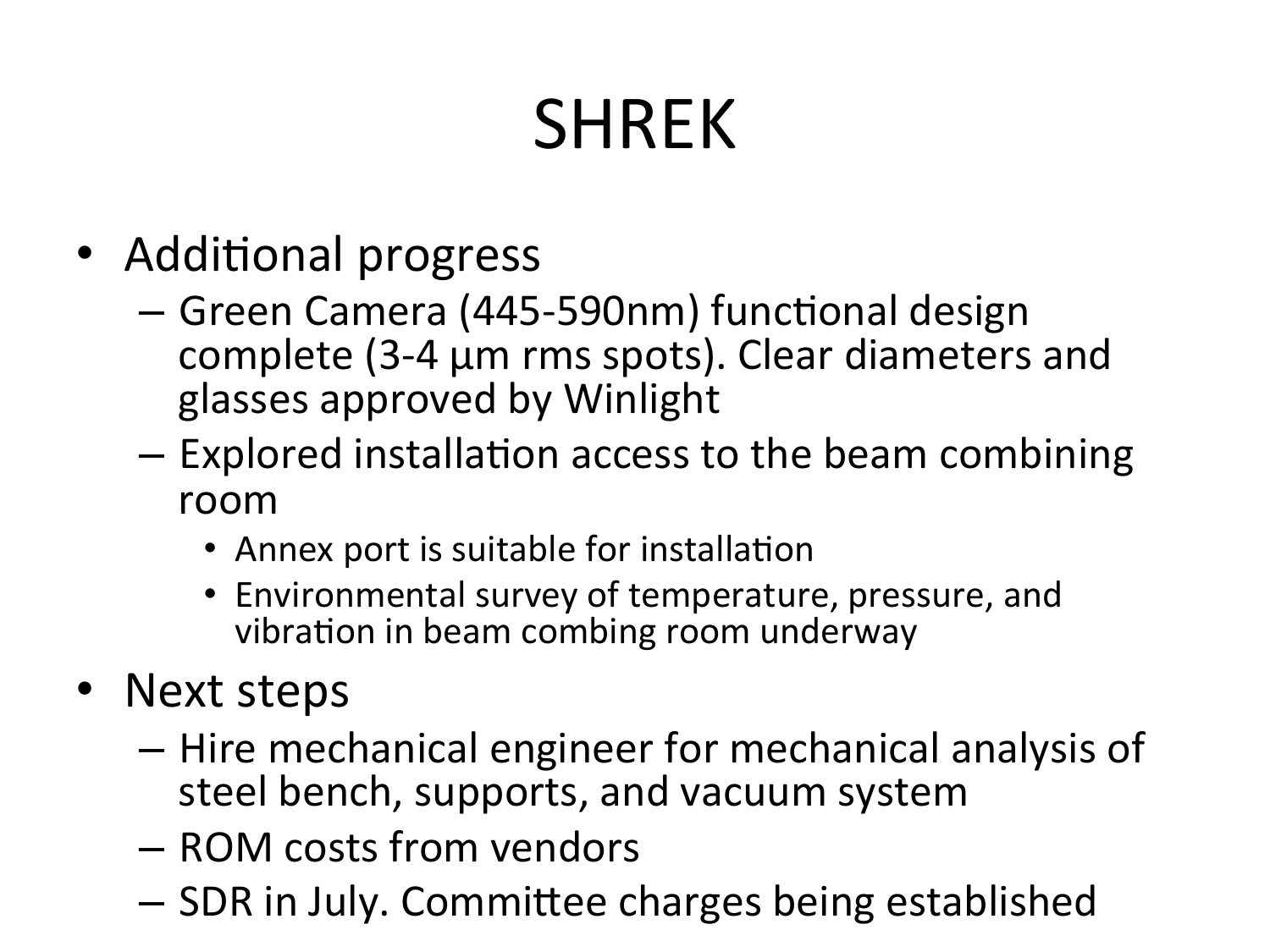#### Progress on Approved 2014 White Papers

- 1. Improved process for laser clearinghouse approvals: upgrade S/W
	- $-$  Completed conceptual design
	- $-$  Core S/W for target window processing completed
	- Design review in March/April 2015
	- $-$  Operational in 2015B
- 2. LRIS Python Data reduction pipeline
	- Now funded by KOA
	- Goal of Study: Estimate cost of converting LRIS Low-Redux DRP in IDL to Python
- 3. MKIDS (KRAKENS) Science Case Development
	- 13 Science cases proposed
	- $-$  Key capabilities
		- High sensitivity
		- **High temporal resolution**
		- Wide spectral range (350-1350 nm)
	- Next steps (Before April 2015 SSC meeting)
		- Evaluate science cases
		- Consider maturity of technology and existing science results
		- Consider MRI ~2M\$ (very preliminary \$), need UCSB MRI slot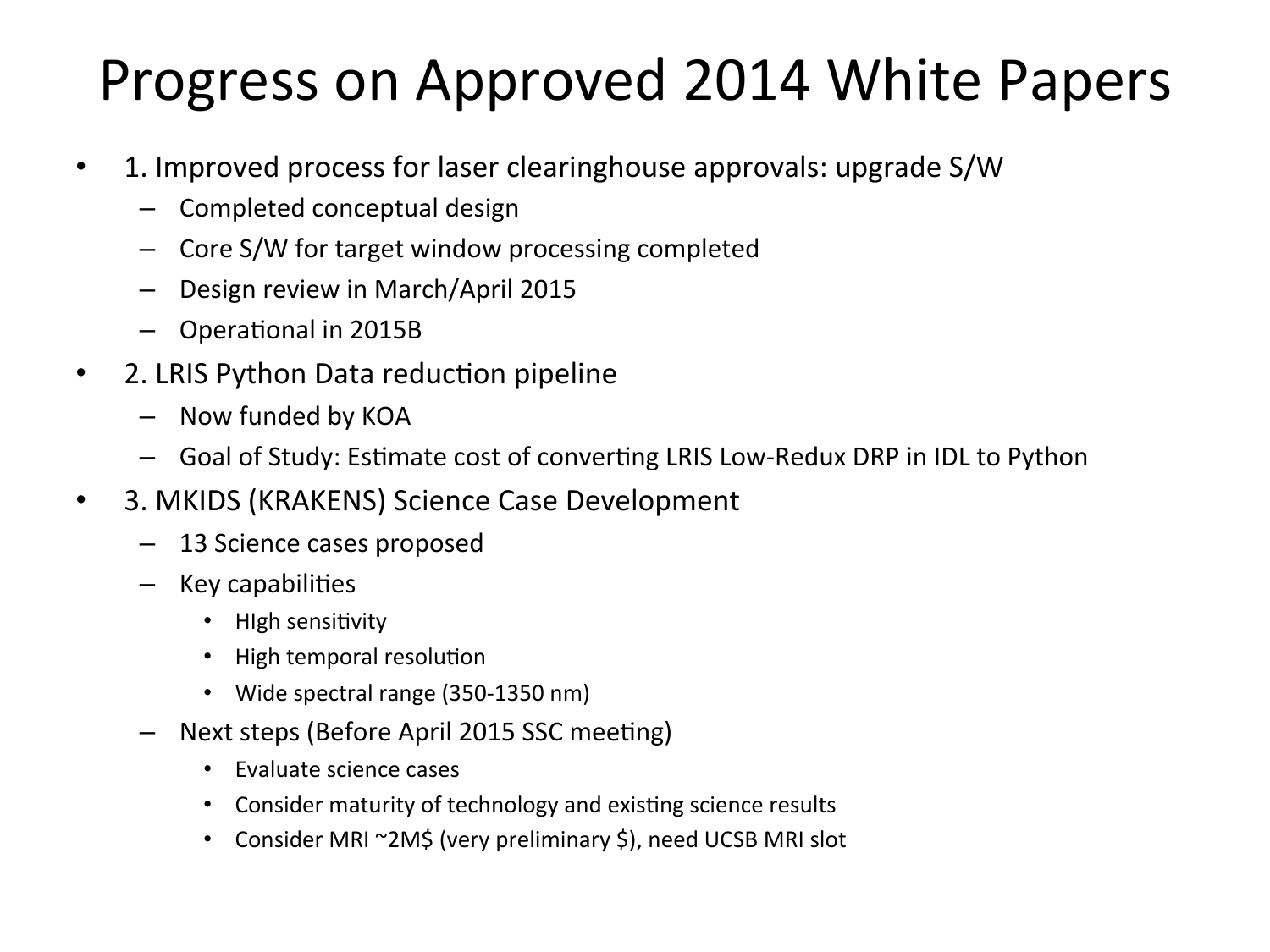# **Additional Items**

- IAU meets in August in Honolulu. Many events oriented around history of astronomy in Hawaii, coordinated by IfA/UH
- 2015 Keck Science Meeting hosted by UCLA will have focus groups for each instrument discussing pipelines etc with Instrument Masters with dates Sep 17-18, 2015.
- 2015 white paper call to be issued shortly, responses to be reviewed at June SSC meeting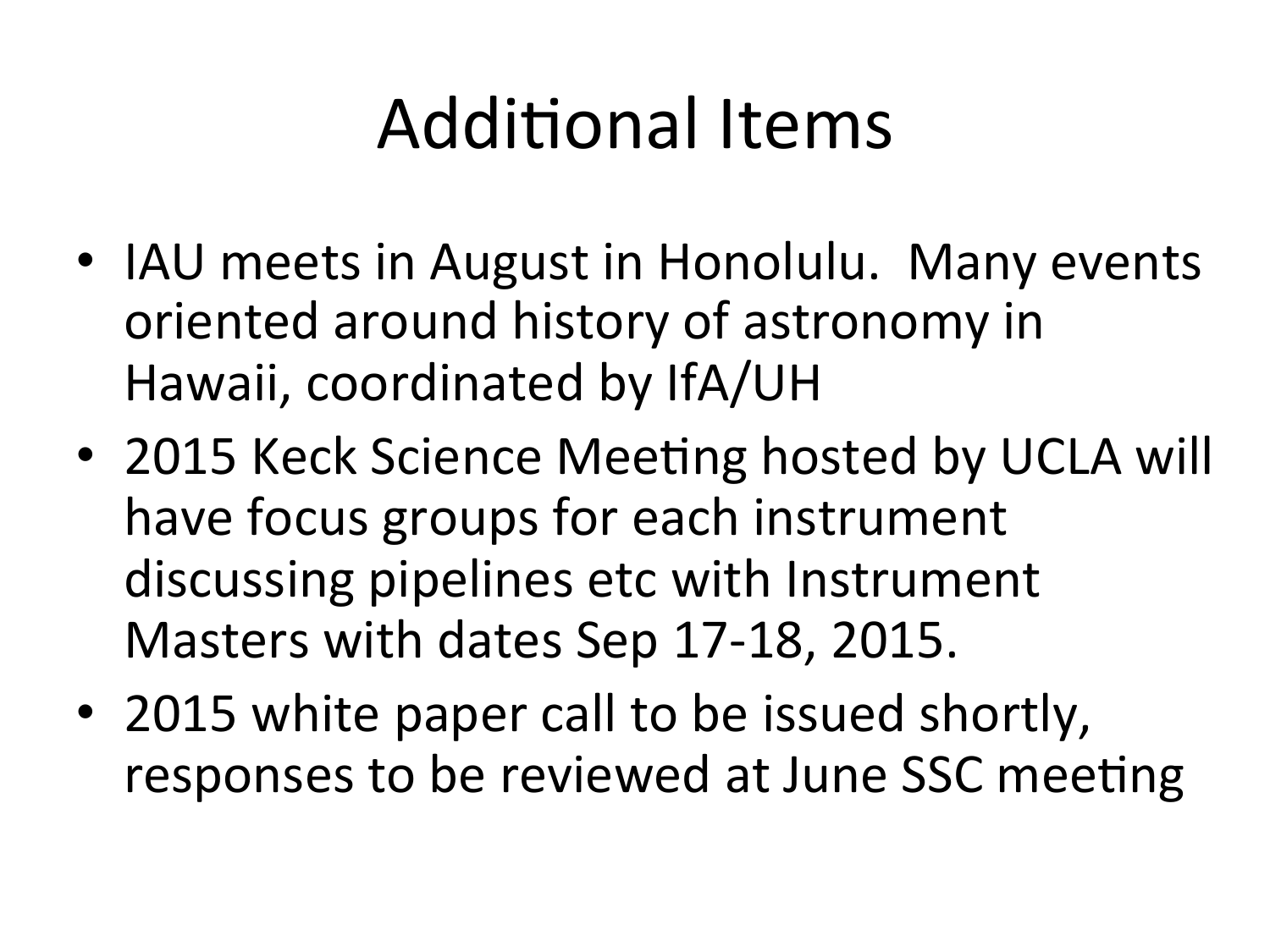#### Agenda Items for Next SSC Meeting

- WMKO Director to present summary of engineering time usage.
- Discussion of contingency policy.
	- $-$  30% on labor after PDR

WMKO Director to report on frequency and nature of summit calls by Waimea-based OAs to summitbased OA or other summit personnel for real time weather and/or technical evaluation as part of feasibility study for unattended night operations.

Improve observing tools to use Pan-STARRS images and catalogs.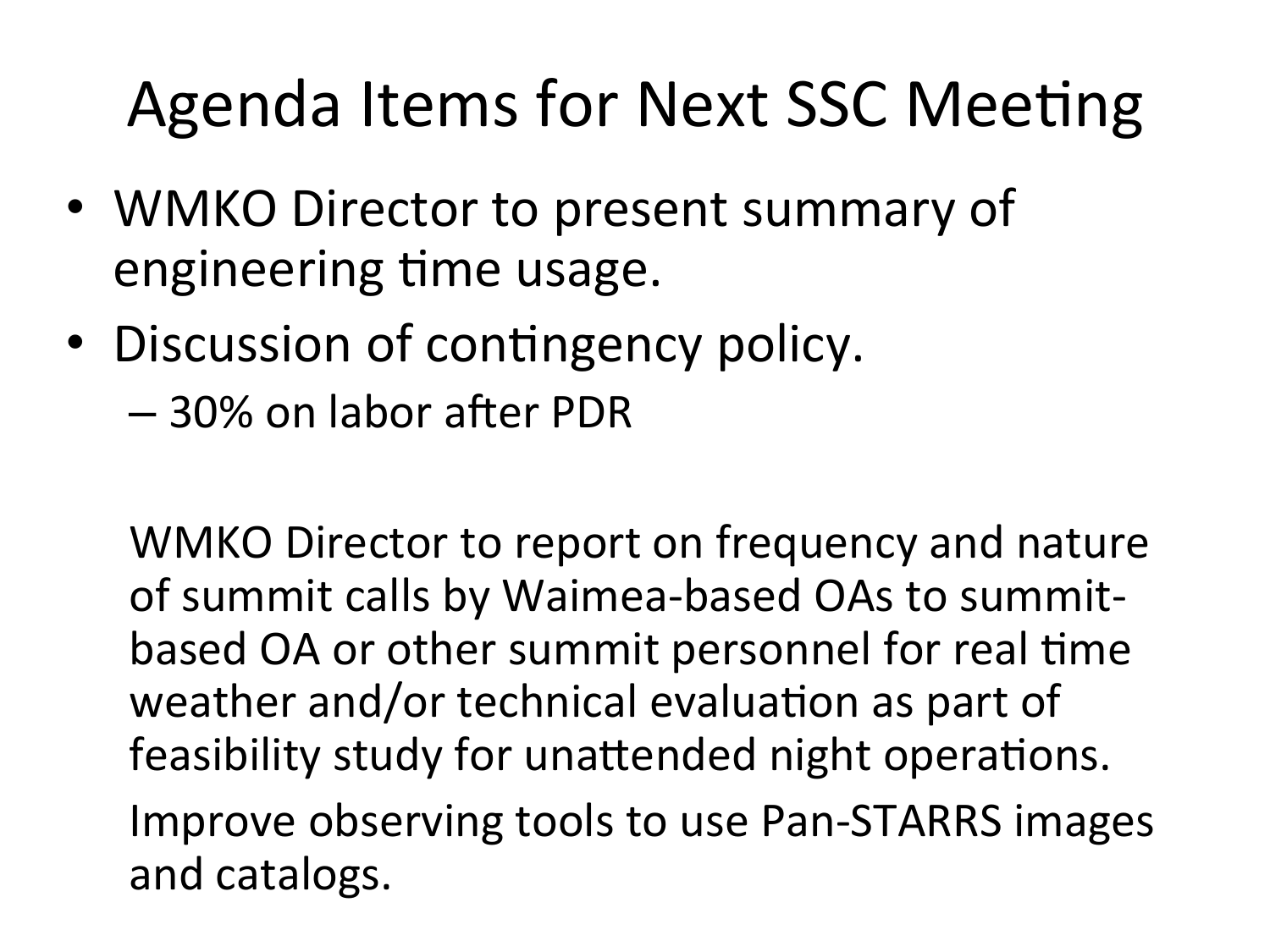#### Instrument Reports

- SSC thanks the WMKO Instrument Masters for excellent reports and service.
- *SSC Comments* 
	- $-$  1. Not clear how software upgrades are prioritized and whether community priorities *are always reflected*
	- $-$  2. Many home-made DRPs available in the community. How should WMKO broker *these DRPs?*
	- $-$  3. SSC would like to be informed re follow-up to NIRSPEC window cleaning incident.
	- $-$  4. PSF variation issue with OSIRIS identified by Shelley Wright
- Personnel changes. 3 senior observing support staff left/retired, and each played a critical long term role in Science operations.
	- $-$  Barbara Schaefer retired --> replaced by Carolyn Jordan
	- $-$  Bob Goodrich leaving for GMTO
	- Greg Wirth moved to NEON
- On-demand image quality monitoring (IQM) under development, continuous IQM options under consideration.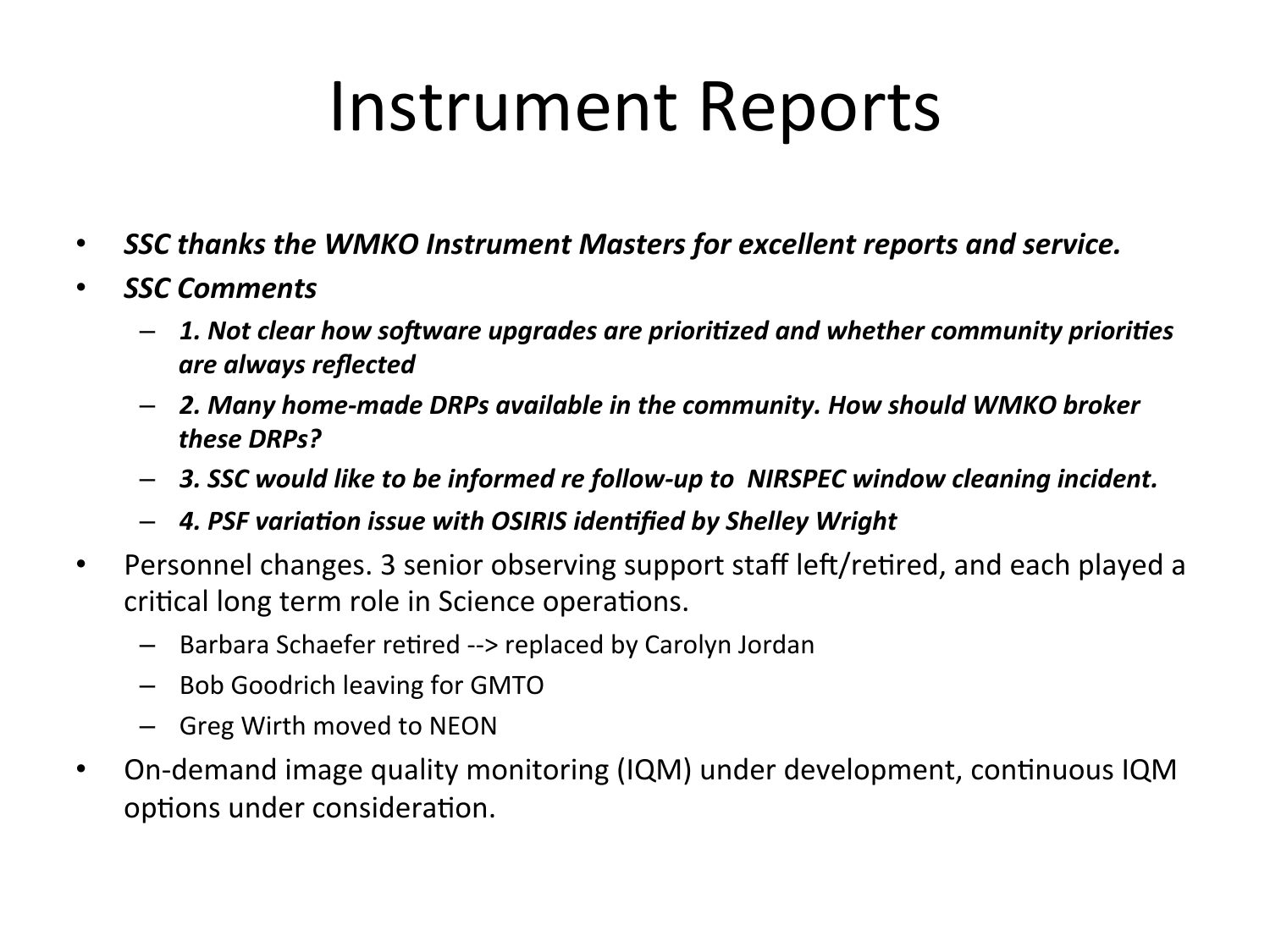### **SSC Suggestions Following** Instrument Reports

- AO Guide Star Tool needs to be updated to help observers prepare to use TRICK. Should return infrared magnitudes of stars.
- SSC surprised to hear that MAGMA software for designing MOSFIRE slitmasks was being upgraded. Getting DSIMULATOR functional for DEIMOS should be a higher priority.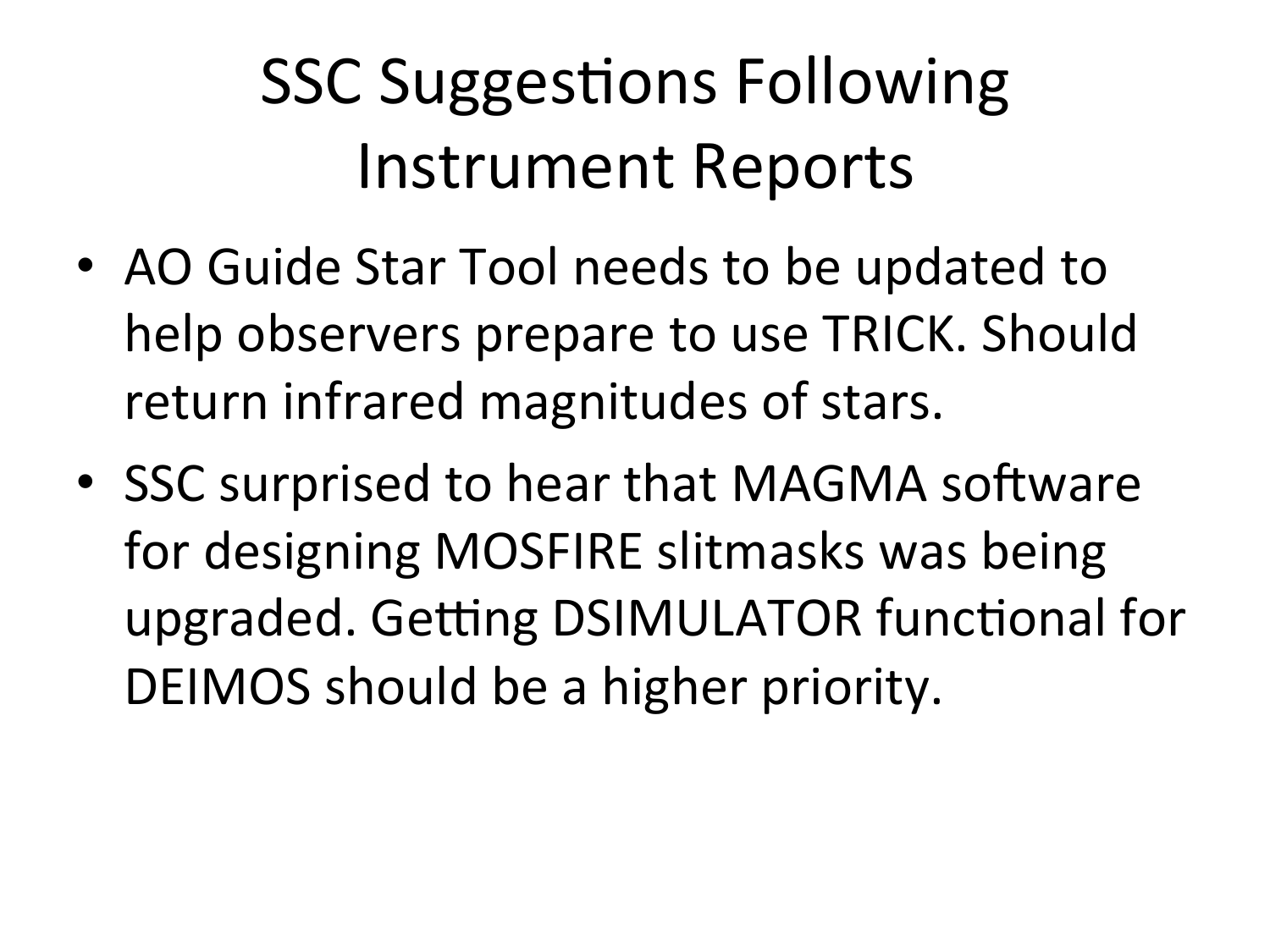#### Instrument Reports

• Detailed reports on status of current Keck instruments, plans for 2015, etc.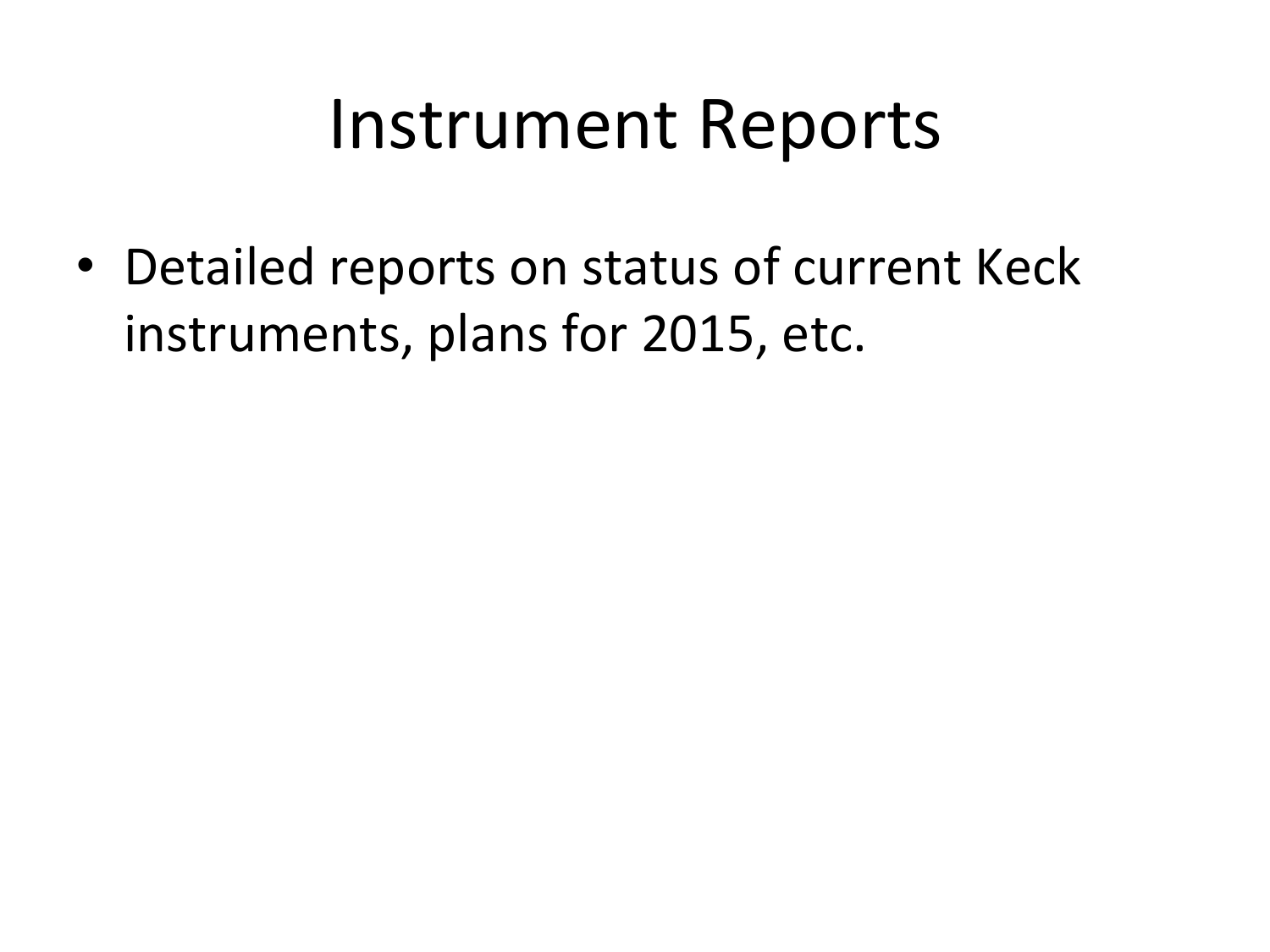# Instrument Reports (1)

- Software/DRPs
	- $-$  Slitmask design S/W ownership transferred to WMKO, work in progress.
	- MOSFIRE DRP – Luca Rizzi
		- Transfer of responsibility to WMKO for distribution, support, development of DRP is complete
		- Development issue reporting & tracking site working
		- Developments: Longslit reduction developed and being tested. Long2pos observation.
	- $-$  OSIRIS DRP issues
		- Bad spaxels introduced by DRP (rectification matrices). INVESTIGATING. A fix exists (median scan method) which will be implemented for all modes in 2 months
- OSIRIS -- Jim Lyke
	- Upgrade Updates Progress
		- SPEC
			- $-$  1. H2RG in hand 2. Focus mechanism nearing design completion 3. Detector controller in development 4. First light Jan 2016
		- IMAG
			- $-$  Optical design nearly finalized. Design review July 2015. Installation late August 2015.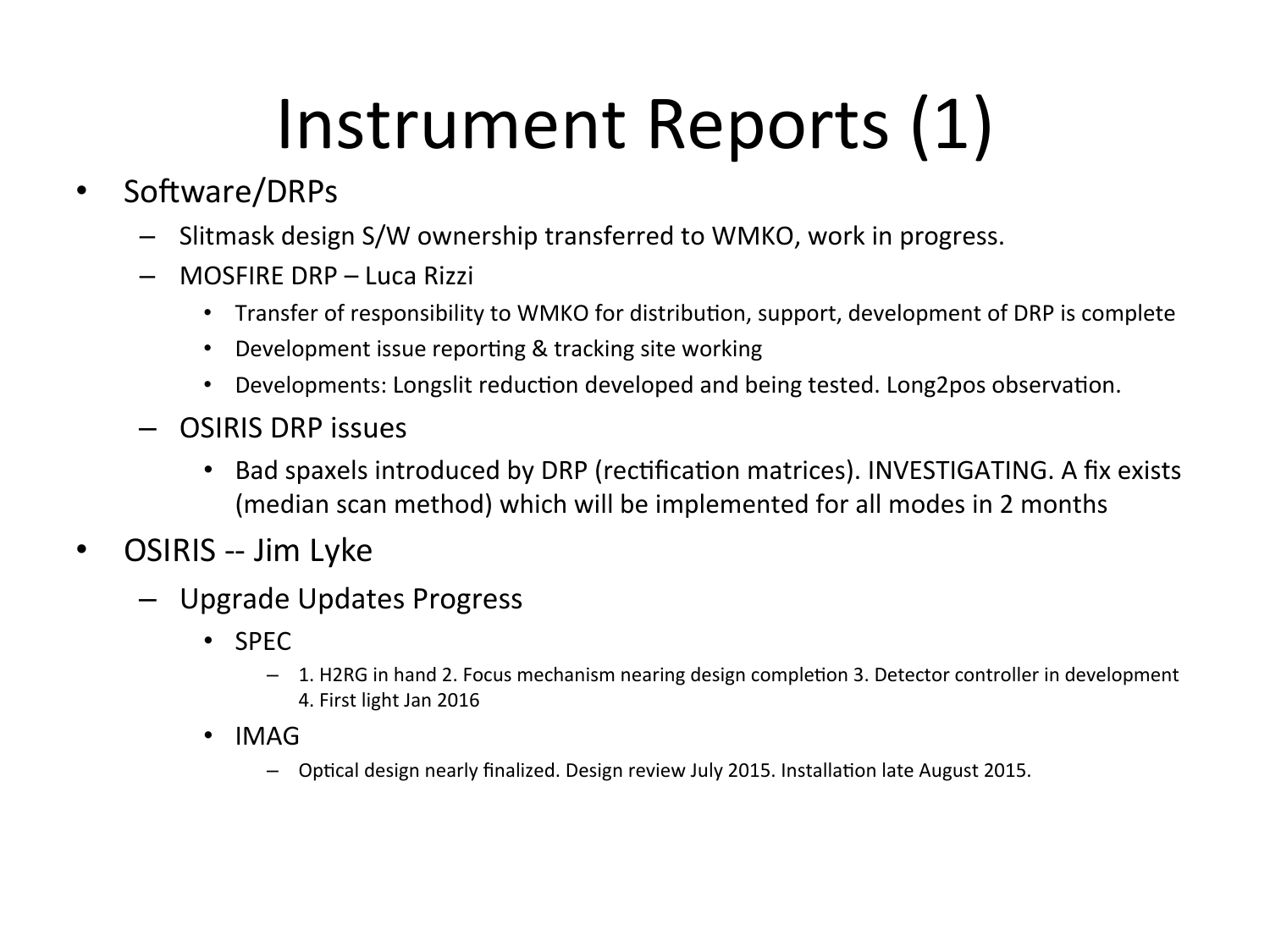# Instrument Reports (2)

- ESI -- Jim Lyke
	- Issues
		- 1. Vacuum leak, soft vacuum and broken ion pump. FIXED.
		- 2. Dirty optical communication fibers. Lost 2 nights. FIXED.
		- 3. Mechanism repeatability. INVESTIGATING.
- NIRSPEC -- Greg Doppman
	- **Improvements** 
		- More efficient slit centering capability
		- 6 months optics cleaning schedule to be implemented (see issue)
	- Issues
		- 1. artifact in flat fields linked to dust on cal unit optics. FIXED.
		- 2. Dust emission from NIRSPEC window. Long wavelength. FIXED.
			- Window cleaning did not follow procedure and cracked window.
			- POTENTIALLY CATASTROPHIC FAILURE (GOT LUCKY).
	- $-$  Future Innovations
		- 1. Dual laser comb successfully imaged onto NIRSPEC detector
		- 2. Proposed NIRSPEC upgrade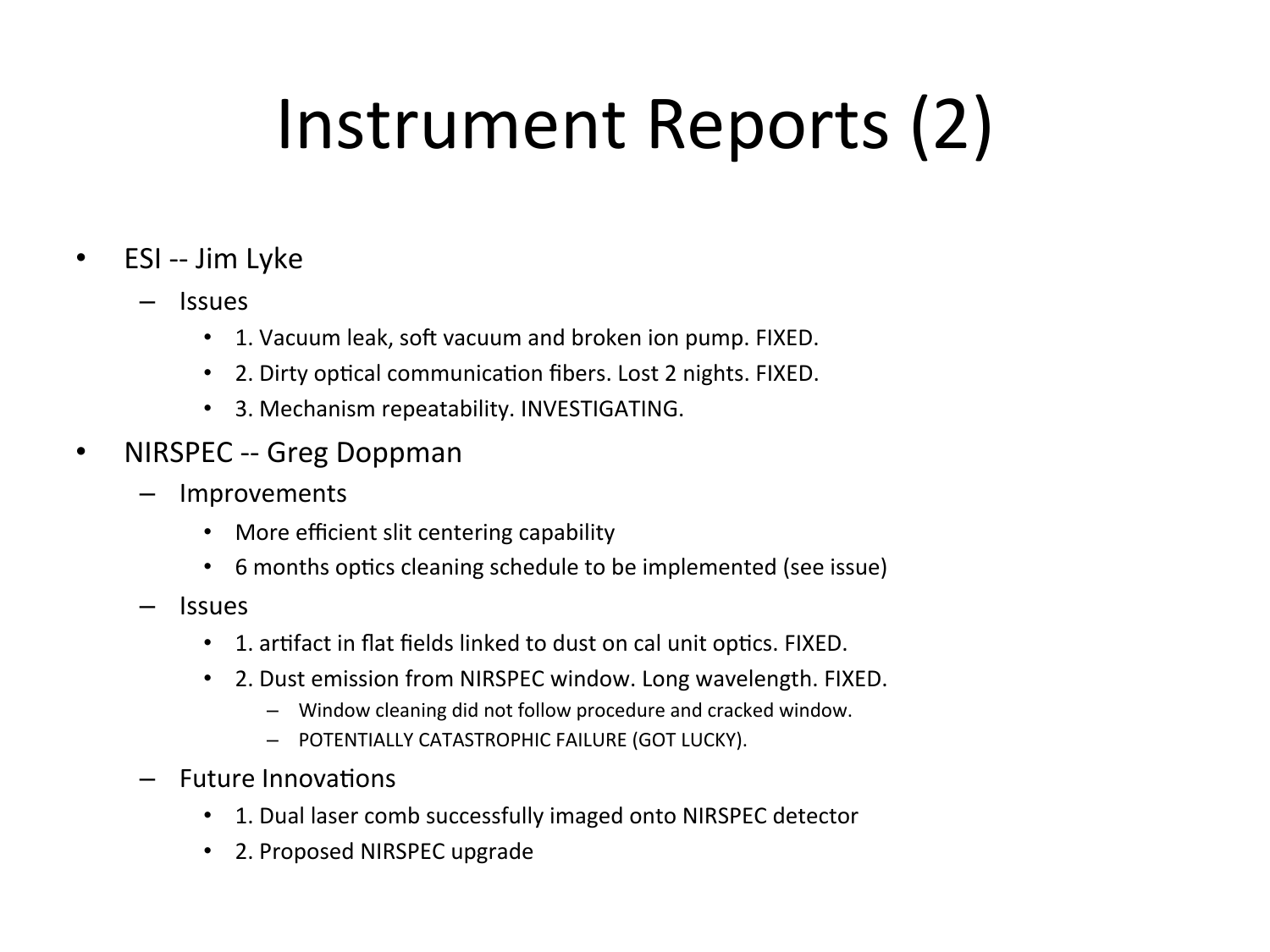# Instrument Reports (3)

- HIRES -- Scott Dahm
	- Issues
		- 1. Bias level dropped suddenly, bias=0 in high gain mode (not often used). To Be FIXED.
		- 2. Failure of SPARC5 card (CPU) for the motor crate (FIXED)
	- $-$  Future Plans: Install a blue optimized flat field lamp, new deuterium lamp
- LRIS -- Luca Rizzi
	- Improvement Projects
		- 1. New IQM/focusing procedure. ONGOING
		- 2. Fix longstanding issue with red grating tilt. FIXED
		- 3. New LRIS Calibration system. IMPLEMENTED.
- NIRC2 -- Hien Tran
	- L-band vortex coronagraph installation Mar 17, 2015
	- $-$  Other updates
		- New recover script for Alad server crashes
		- Detector monitoring
		- source of K-band glow identified (mirror). NOT FIXED yet.
	- Monitoring temperature instability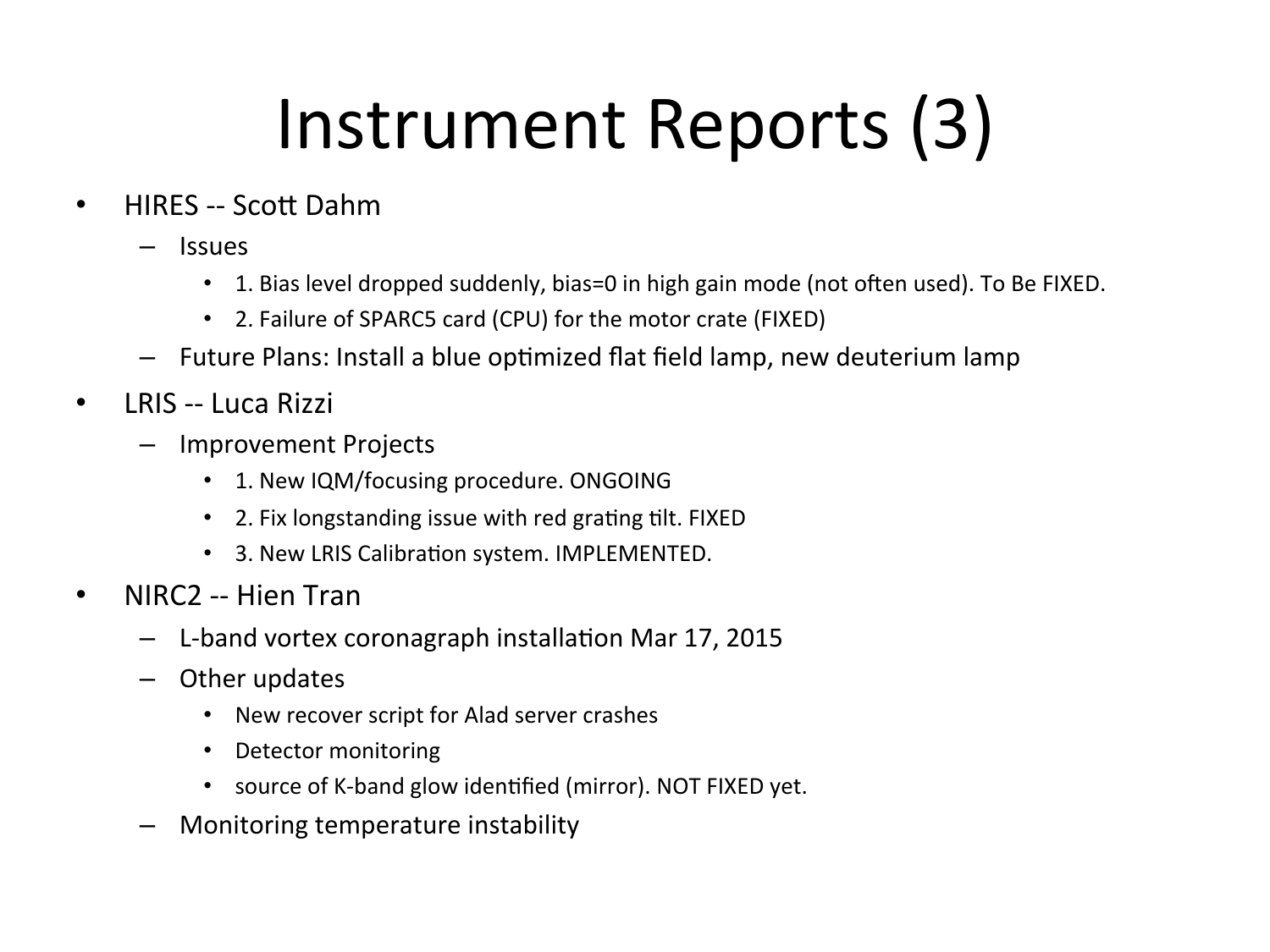# Instrument Reports (4)

- MOSFIRE Marc Kassis
	- Issues
		- $-1.$  Reduced fault times. 7% in 2012 to 1% in 2014 !
		- $-$  2. CSU failure avoidance strategies restricts PA for CSU moves.
		- $-$  3. Missed telescope moves. 1 every 3000 nods. 2-3 times per run. FIXED.
		- $-$  4. Slit drift.  $\sim$ 1 pixel per hour. MODEL EXISTS.
		- $-$  5. CSEM: request fix amp board cold sensitivity and "Fatal Error"
	- Planned Upgrades
		- $-1$ . Fix slit drift by updating guider S/W.
		- $-$  2. Fix CSEM electronics temperature sensitivity by modifying all 92 boards
		- $-$  3. Update slit mask design s/w.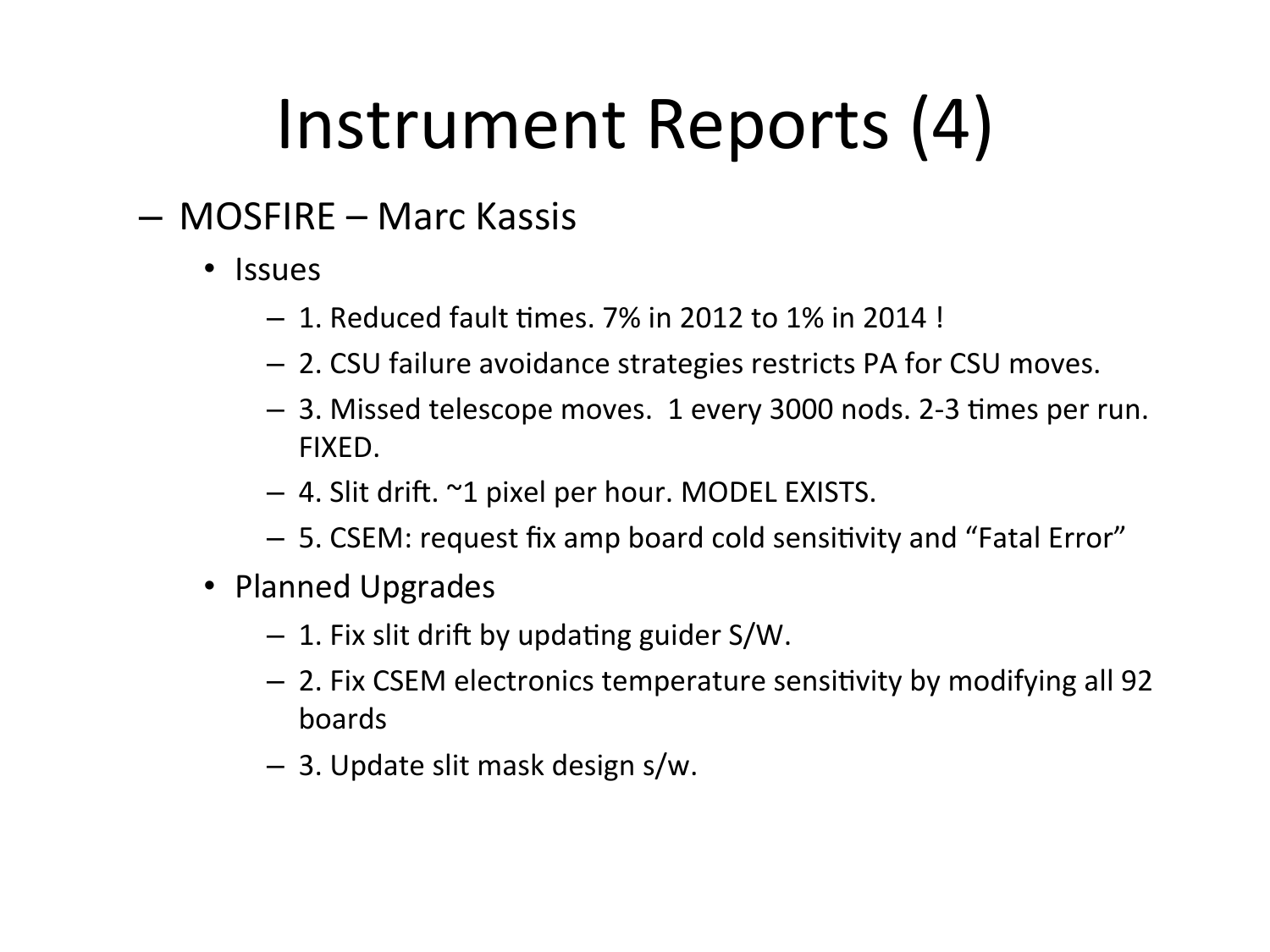# Instrument Reports (5)

- $-$  DEIMOS -- Marc Kassis
	- Actions for  $2014/15$ 
		- 1. Minor s/w/updates. DONE
		- 2. replace obsolete host computer. DONE
		- $-$  3. grating system servicing. 1<sup>st</sup> PHASE DONE.
		- $-$  4. new blue grating. ONGOING. 1.7x better at 400 nm.
	- $\cdot$  2015 Tasks
		- $-$  Grating Service mission: continued effort
		- $-$  Replace noisy amps
		- $-$  replace V-band filter
		- $-$  continue towards procuring new blue grating
- AO Operations -- Randy Campbell
	- Status Report
		- Efficiency metrics
			- » Faults going down year by year. 8% now.
			- » Overheads trending up. Due to partial nights?
		- Performance metrics
			- » LGS Strehl. NIRC2 no obvious trends. LGS FWHM no obvious trends.